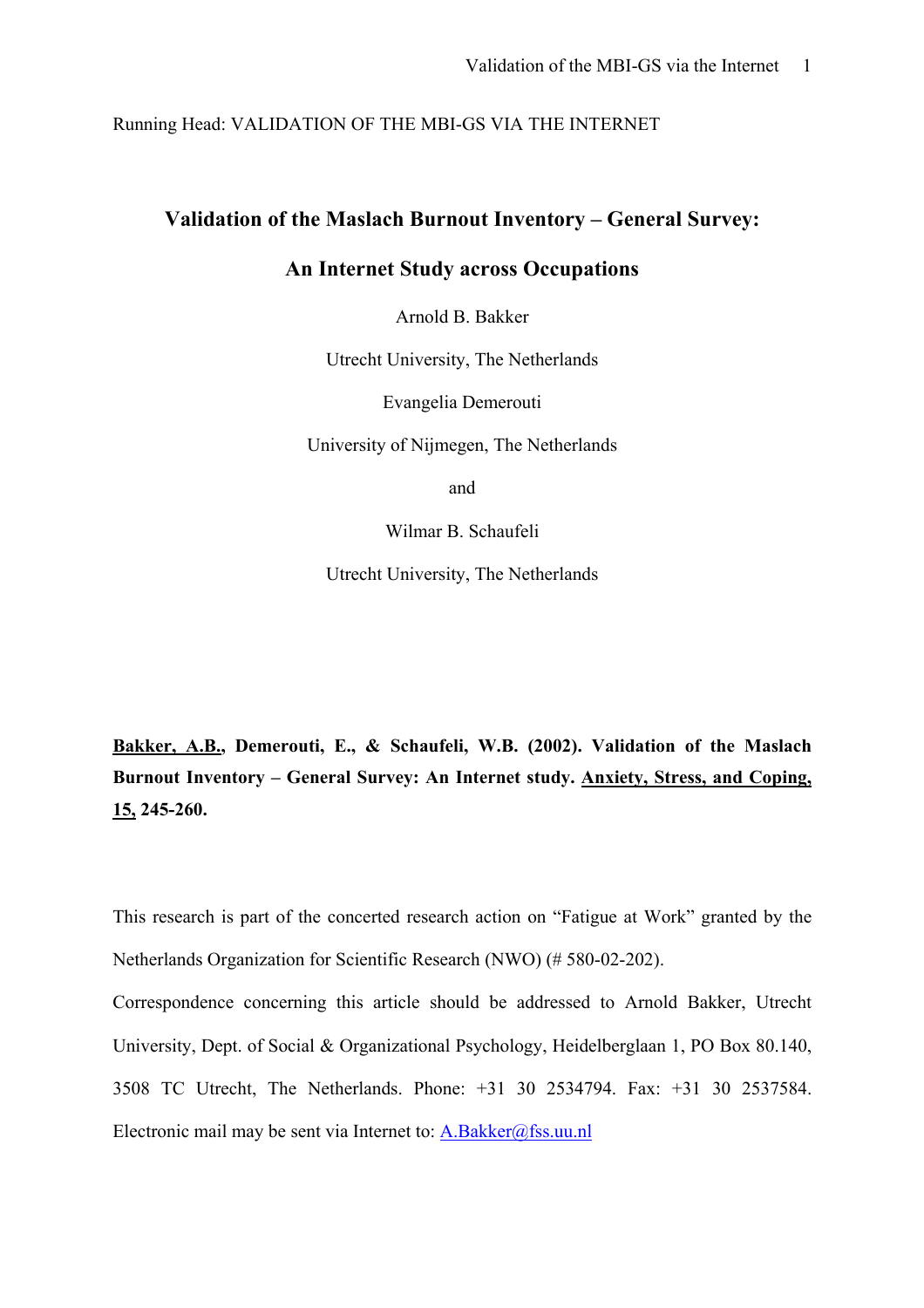Validation of the Maslach Burnout Inventory – General Survey:

An Internet Study across Occupations

#### Abstract

This study examined the factorial validity of the Maslach Burnout Inventory - General Survey (MBI-GS; Schaufeli et al., 1996) in eight different occupational groups of employees  $(N = 2919)$ , who were recruited through the Internet. Results of multi-group confirmatory factor analyses favored the proposed Three-Factor Model over alternative Two-Factor and One-Factor Models. Exhaustion, cynicism, and professional efficacy were identified as separate burnout dimensions for the sample as a whole, as well as for each occupational group separately. This means that the factor structure of the MBI-GS is similar across a wide variety of occupations (including human services and technical professions), although there are differences between occupations regarding factor loadings, path coefficients, and error variances. In addition, MANOVAs produced significant gender x age, and gender x working experience interaction effects on burnout. Across occupations, females reported higher levels of burnout than males, particularly when they were relatively young or had relatively little working experience.

Keywords: Burnout, Gender, MBI-GS, Validation.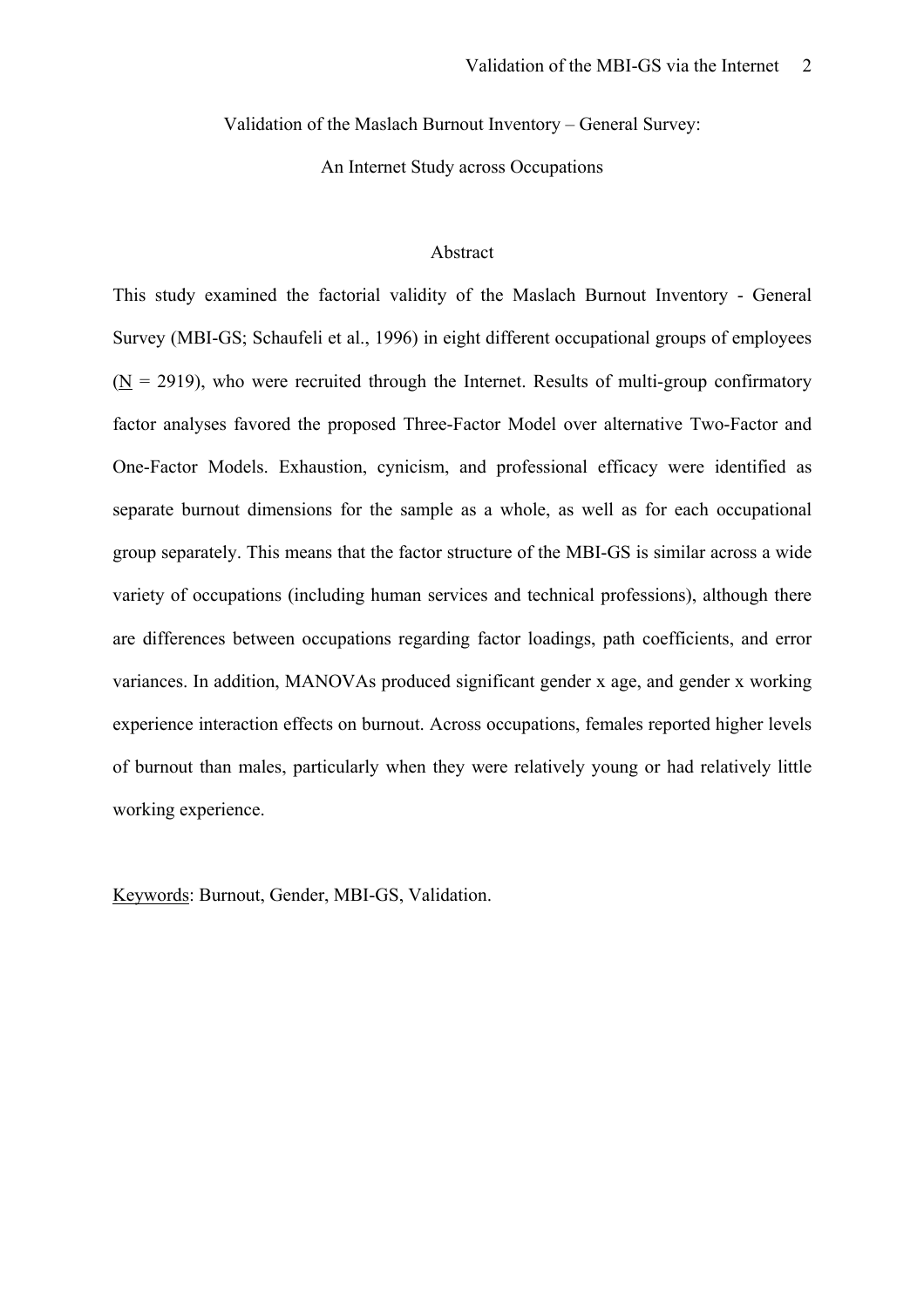Validation of the Maslach Burnout Inventory – General Survey:

#### An Internet Study across Occupations

 The Maslach Burnout Inventory (MBI; Maslach & Jackson, 1986; Maslach, Jackson & Leiter, 1996) was developed to measure burnout as a specific kind of occupational stress reaction among human service professionals. In the pioneer phase of burnout research, researchers chose to study employees in health care professions, because of the chronically taxing emotional demands they supposedly experienced in their jobs. This research was later extended to other occupational groups within the human services, including teachers, social workers, and police officers (Schaufeli & Enzmann, 1998). Work in each of these occupations is considered to be 'people work', and "...working with other people (...) was at the heart of the burnout phenomenon" (Maslach, 1993, p. 23).

 Unfortunately, the MBI's explicit focus on emotional demands arising from personal relationships with service recipients restricts the scale's applicability to burnout in human service occupations. The emotional exhaustion scale measures the depletion of emotional resources, as distinct from physical exhaustion or mental fatigue (Enzmann, 1994). The scale emphasizes the emotionally demanding nature of human service work with items such as: "Working with people all day is really a strain for me". The second scale, depersonalization, measures the development of negative, cynical attitudes toward the recipients of one's services. Such excessive distancing may be detrimental to the quality of service or care (Bakker, Schaufeli, Sixma, Bosveld, & Van Dierendonck, 2000). Moreover, empathic concern is an essential quality of many helping relationships, and it is mandated by the ethical codes of human service professions (Leiter & Schaufeli, 1996). Finally, the reduced personal accomplishment scale measures the tendency to evaluate one's own work with recipients negatively. This lowered sense of efficacy has been linked to feelings of insufficiency and poor self-esteem (Schaufeli & Buunk, 1996).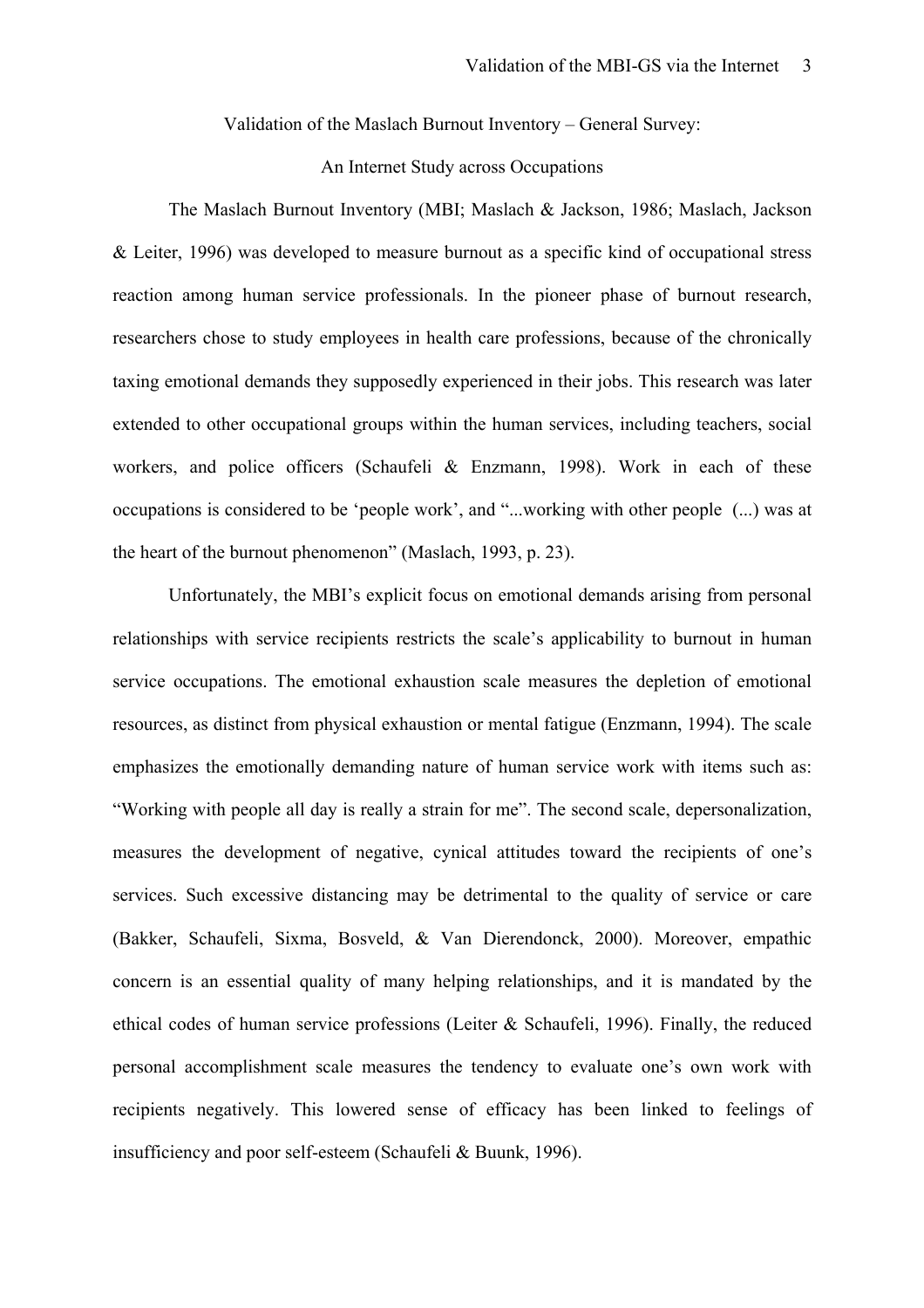During the past decade, the concept of burnout has been extended beyond the traditional borders of the human services. For example, researchers have used (modified versions of) the MBI with civil servants (Golembiewski & Munzenrider, 1988), computer programmers (Lee & Ashforth, 1993), military (Leiter, Clark & Durup, 1994), and managers (Lee & Ashforth, 1993). Results of these studies showed that the factor structure for the MBI was not maintained across other occupational groups (Leiter & Schaufeli, 1996). In particular, the depersonalization and emotional exhaustion subscales tended to collapse into one factor when groups other than human service providers completed the MBI. The MBI, however, has a stable factor structure within human service occupations across cultures. The scale's factor structure was maintained with a clear differentiation between depersonalization and emotional exhaustion when translated versions of the MBI were administered to European human service workers (Enzmann, Schaufeli & Girault, 1995; Richardsen, Burke & Leiter, 1992; Schaufeli & Janczur, 1992).

 The apparent need for a burnout scale that is independent of vocational aspects, and that can be used in non-service professions prompted the development of the Maslach Burnout Inventory - General Survey (MBI-GS; Schaufeli, Leiter, Maslach & Jackson, 1996). The MBI-GS has three subscales that parallel the MBI: exhaustion, cynicism, and professional efficacy. The exhaustion items are generic, without the MBI's emphasis on emotions and without direct reference to service recipients. The subscale that differs to the greatest extent from the original MBI is cynicism instead of depersonalization. Whereas depersonalization refers to distancing oneself emotionally from service recipients and to the development of cynical attitudes toward them, cynicism refers to distancing oneself from work itself and to the development of negative attitudes toward work in general. The cynicism construct does neither directly refer to personal relationships at work, nor does it exclude such a reference (Schaufeli et al., 1996). It encompasses items expressing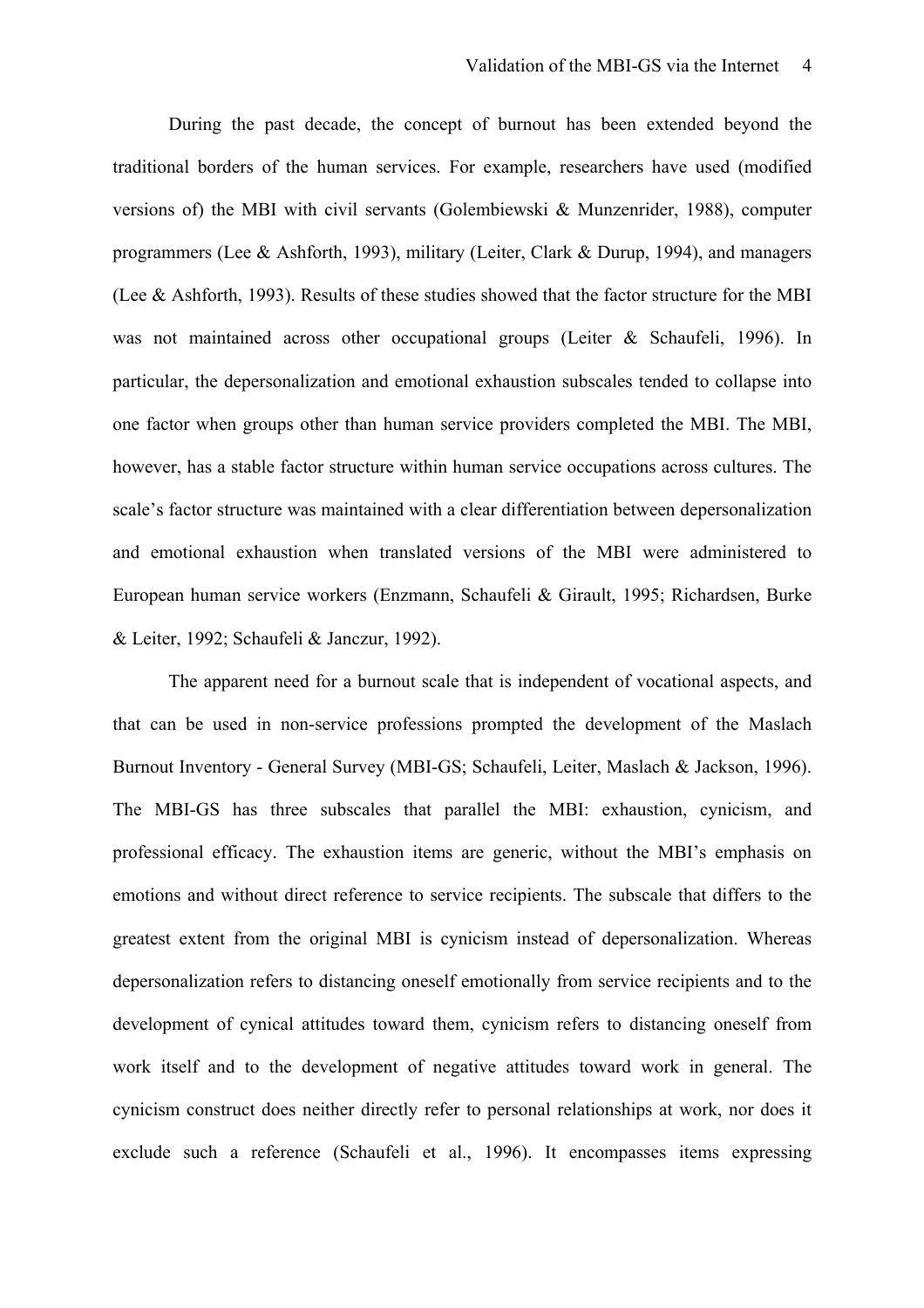disengagement from work and lack of enthusiasm, such as: "I have become more cynical about whether my work contributes anything". Finally, the professional efficacy construct is highly similar to personal accomplishment as measured by the MBI. However, in addition to its broader focus, encompassing both social and nonsocial aspects of occupational accomplishments, the scale focuses more directly than the MBI on efficacy expectations (Bandura, 1977) with items such as: "At my work, I am confident that I am effective at getting things done".

It is important to make a distinction between the three burnout dimensions, since the empirical evidence shows that they have different causes and consequences (see Lee  $\&$ Ashforth, 1996, for an overview). Whereas exhaustion is most clearly the result of job demands (including workload, emotional demands, unfavorable physical working environment), cynicism and professional efficacy are most strongly related to (lack of) job resources (including autonomy, social support, performance feedback) (Demerouti, Bakker, Nachreiner & Schaufeli, 2001). In addition, exhaustion seems to be the most important predictor of absenteeism (particularly absence duration), whereas depersonalization and efficacy are more often found to predict personnel turnover and client satisfaction (see Schaufeli & Enzmann, 1998).

 Although cynicism is the MBI-GS subscale that is most different from its counterpart in the MBI, it serves the same function in a model of burnout. In the original model underlying the MBI (Leiter & Maslach, 1988; Maslach & Jackson, 1986), depersonalization was considered as a dysfunctional mode of coping with the emotional demands of service provision by distancing oneself emotionally from recipients. In a similar vein, in the model underlying the MBI-GS, cynicism represents a form of mental distancing from work in response to exhausting, discouraging aspects of work itself (cf. Leiter & Schaufeli, 1996; see also Demerouti, Bakker, De Jonge, Janssen & Schaufeli, in press). The model underlying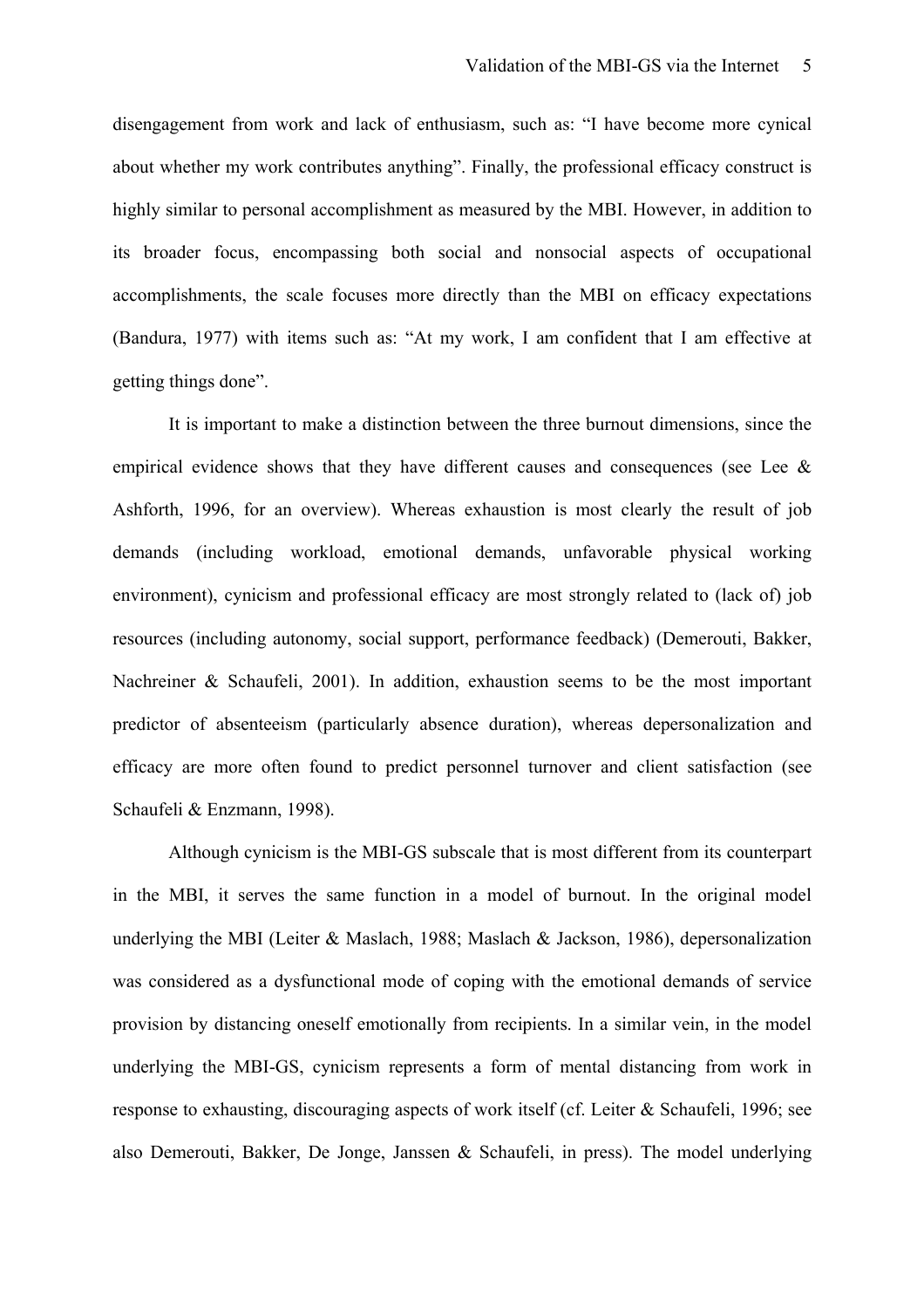general burnout assumes that employees develop indifference and cynicism about their work in order to gain distance from its exhausting demands. Moore (1998) found evidence for this contention in a study among 270 information systems professionals working in various organizations throughout the United States. Specifically, her findings showed that professionals who were exhausted by their work were most likely to experience reduced job satisfaction and heightened cynicism, independent of the attribution regarding the cause of the exhaustion. Such a cynical reaction is expected to be dysfunctional in that cynicism reduces the energy available for performing work and for developing creative solutions to work related problems. Thus, cynicism also diminishes the job's potential for achieving professional efficacy. To conclude then, cynicism is expected to increase with increasing feelings of exhaustion (positive relationship), and professional efficacy is expected to decrease with increasing cynicism (negative relationship).

## The Present Internet Study

Little is known yet about the factorial validity of the MBI-GS. Leiter and Schaufeli (1996) found support for the invariance of the MBI-GS's three-factor structure across various occupational groups within health care settings. Their study suggests that the phenomenon and process of burnout takes a similar form in occupations within and outside human service professions. The central aim of the present research is to expand these findings by examining the MBI-GS's factor structure in eight different occupational groups in The Netherlands. Whereas the participants in Leiter and Schaufeli's study were all employed in a human service context (i.e., clerical and maintenance workers, nurses, technical personnel and managers in a tertiary care medical hospital and a psychiatric center), participants in the current study have been recruited from a wide range of organizations where they work with people, objects, or information. Specifically, data were collected through the Internet, and employees within and outside the service sector were asked to fill out a computerized version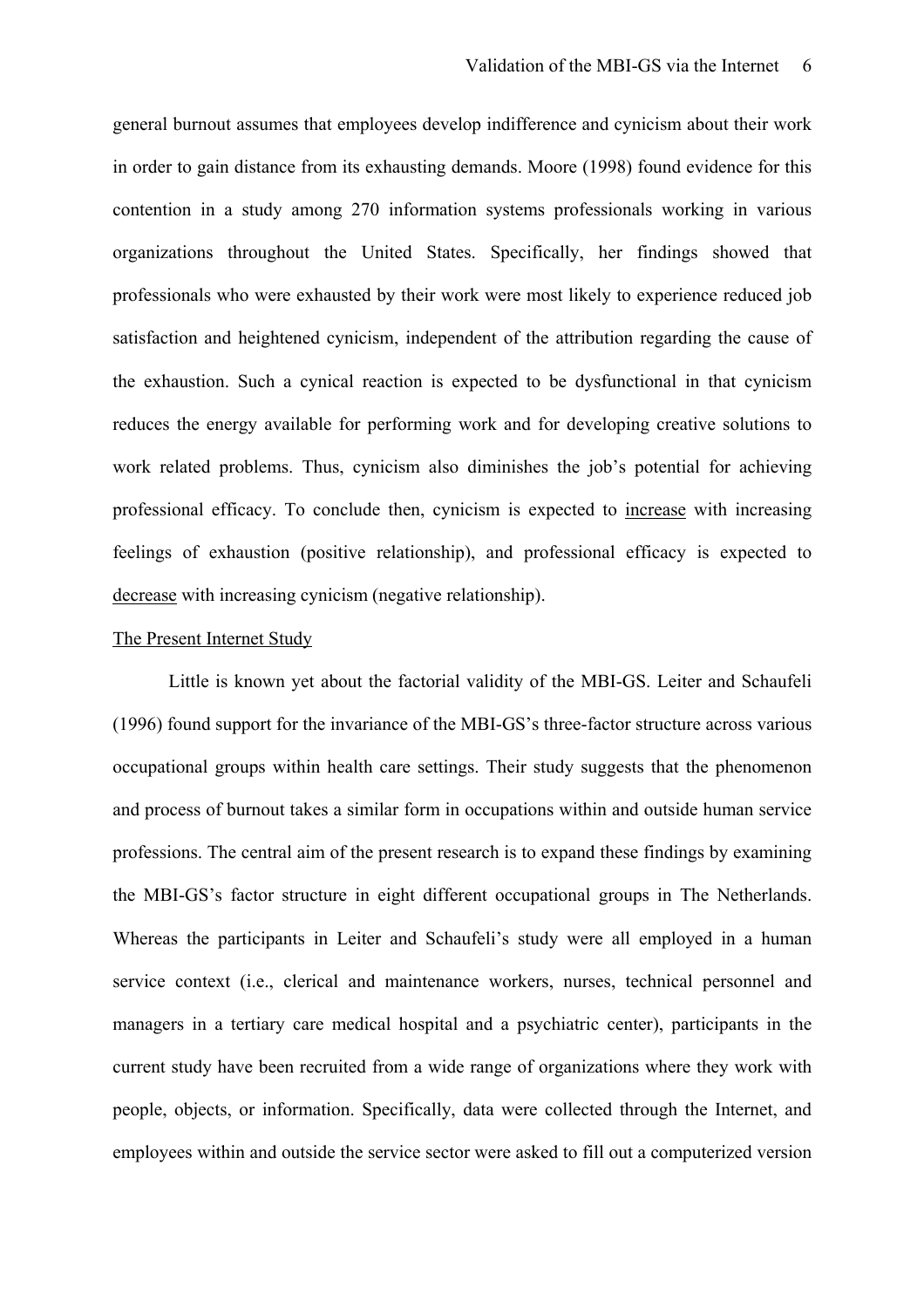of the MBI-GS. It is predicted that this study will confirm the three-factor structure of the MBI-GS across all occupational groups (Hypothesis 1). As argued before, we expect a positive relationship between exhaustion and cynicism, and a negative relationship between cynicism and professional efficacy.

Schmidt (1997) has outlined the benefits of conducting survey research on the Internet and argues that the Web presents survey researchers with an unprecedented tool for the collection of data. An apparent advantage of this research procedure is that it enhances the probability of collecting data across a wide range of occupations. In addition, the costs in terms of both time and money for publishing a survey on the Web are low compared with costs associated with conventional surveying methods. Furthermore, the data entry stage is eliminated for the survey administrator, and software can ensure that the data acquired from participants is free from common entry errors.

 An additional aim of the present research is to explore the relationships between biographic characteristics -- i.e., gender, age, and working experience -- and occupational burnout. Insight in such relationships may increase our understanding of the nature and development of the syndrome. To date little has been known about such relationships. In his MBI-GS-study among civil servants ( $N = 1018$ ), Schaufeli (1995) found no evidence for relationships between biographical characteristics and burnout, except for a small, but significant positive relationship between working experience and cynicism ( $r = 0.15$ ; p < .001). However, studies with the human services version of the MBI have produced some noteworthy findings. Of all biographic characteristics, age is most consistently related to burnout (e.g., Birch, Marchant & Smith, 1986; Mor & Laliberte, 1984; Poulin & Walter, 1993; Vredenburgh, Carlozzi & Stein, 1999). Among younger employees, burnout is observed more often than among those aged over 30 or 40 years. This is in line with the observation that burnout is negatively related to work experience. Job burnout seems to occur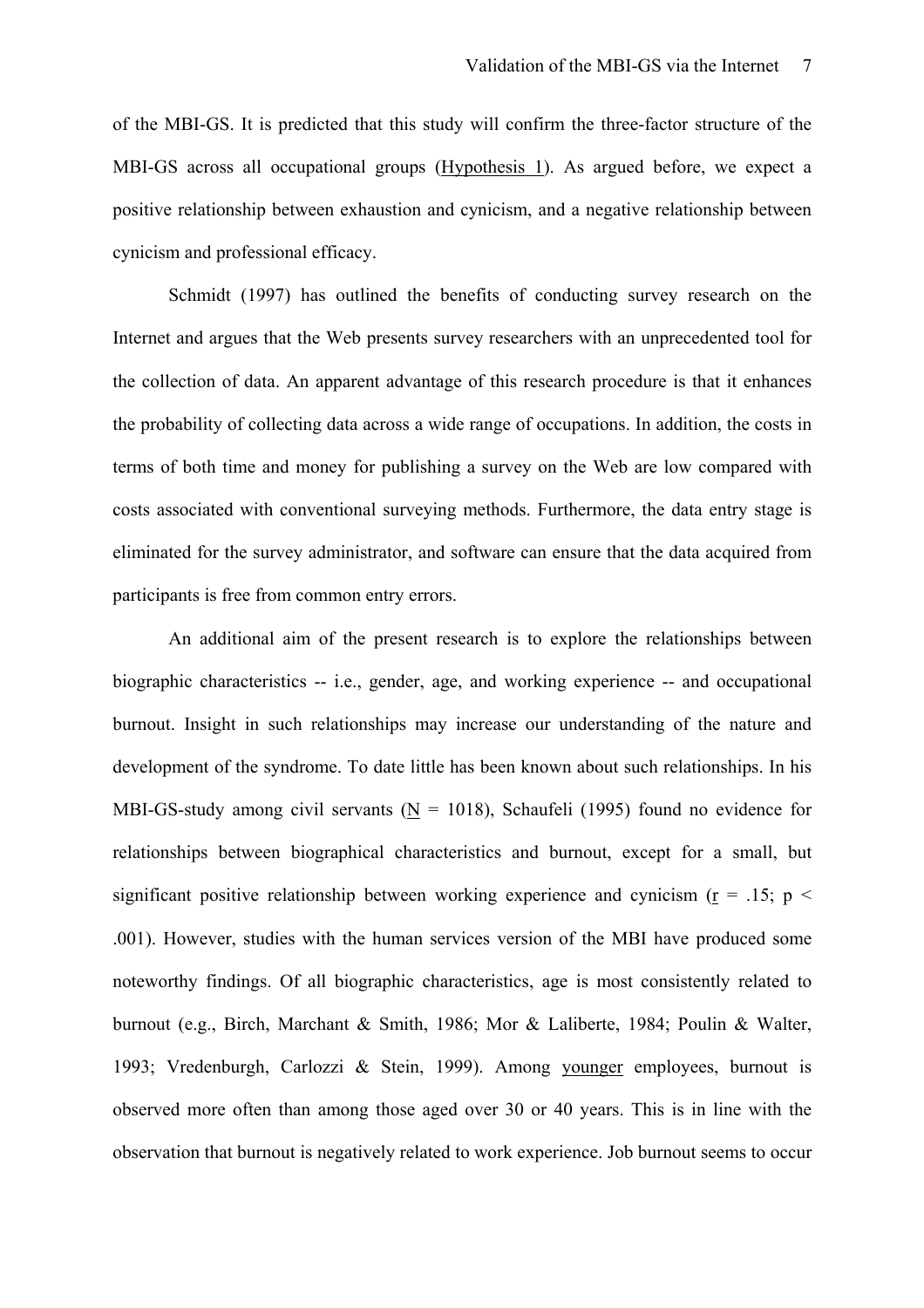rather at the beginning of the career. Some authors interpret the greater incidence of burnout among the younger and less experienced in terms of "reality shock" (Künzel & Schulte, 1986), or as "early career burnout" (Cherniss, 1980) representing an identity crisis due to unsuccessful occupational socialization. The MBI-manual (Maslach et al., 1996) shows the decline of burnout levels with growing age or working experience for all three dimensions, but most clearly for emotional exhaustion and depersonalization. Therefore, we predict a negative relationship between age and working experience on the one hand, and the three burnout dimensions (exhaustion, cynicism, reduced professional efficacy) on the other hand (Hypothesis 2).

 The relationship of burnout with gender is not so clear-cut. Although there are some studies showing that burnout occurs more often among females than among males (e.g., Maslach & Jackson, 1981; Poulin & Walter, 1993), the opposite is found as well (e.g., Burke, Greenglass, & Schwarzer, 1996; Price & Spence, 1994; Van Horn, Schaufeli, Greenglass & Burke, 1997). On balance, females tend to score slightly higher on emotional exhaustion, whereas males score higher on depersonalization (e.g., Vredenburgh et al., 1999; see Schaufeli & Enzmann, 1998, for an overview). This can partly be explained by gender role dependent stereotypes. For instance, it has been argued that men hold instrumental attitudes, whereas women are more emotionally responsive, and seem to disclose emotions and health problems more easily (Ogus, Greenglass, & Burke, 1990). Another explanation may be that due to additional responsibilities at home, working females experience higher overall workloads compared to working males (cf. Merllié & Paoli, 2001). Workload, in its turn, is positively related to burnout -- particularly to emotional exhaustion (Schaufeli & Enzmann, 1998). In line with earlier findings with the MBI-HSS, we predict that females score higher than males on exhaustion, and lower than males on cynicism (Hypothesis 3).

## Method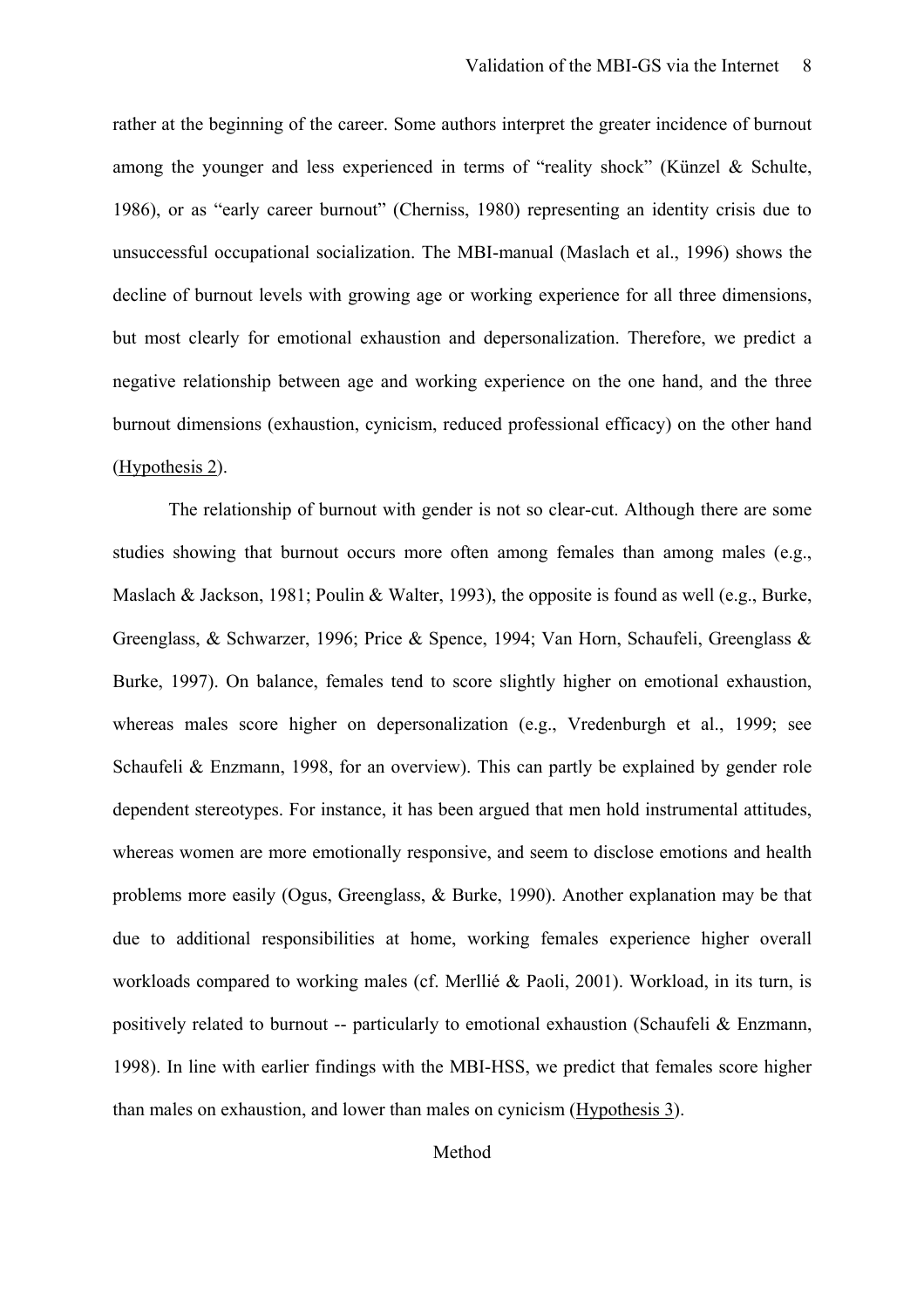#### **Participants**

 Participants in this study were Dutch employees from a wide range of companies and occupations, who reacted to a survey on the Internet. The total sample of 2919 persons included 2225 males (76.2%) and 694 females (23.8%). For the Dutch workforce as a whole, the estimated percentage of males is 61% (Roessingh, 2001). This means that our Internet sample includes a relatively high percentage of males. The mean age of the sample was 35.63 years (sd = 8.09), and the mean working experience was 6.26 years (sd = 6.03). For the Dutch workforce, these figures are quite comparable, with an estimated average age of 33 years and a mean working experience of 9 years (Van der Werf, 2000). Participants were employed in one of eight, post-hoc classified occupations (see Table 1). This classification provides the best description of the participants in this study. Importantly, a gender x occupation breakdown showed that males and females were equally represented in the different occupations,  $\chi^2(7)$ = 5.37, n.s. The clearest difference between our Internet sample and the Dutch workforce is that employees working in the Distribution and Culture sector, and Public Officers are almost not represented in our Internet sample (Central Bureau for the Statistics, 1993).

--------------------------------

Insert Table 1 about here

--------------------------------

## Procedure

 Between November 1997 and March 1998, a Dutch version of the MBI-GS (Schaufeli, 1995; Schaufeli et al., 1996) was published on a Web site of a Dutch weekly online magazine that focuses on work-related issues. Visitors of its homepage were invited to learn more about their levels of burnout by filling out a 20-item questionnaire including the MBI-GS (16 items) and four background variables, namely gender, age, occupation (open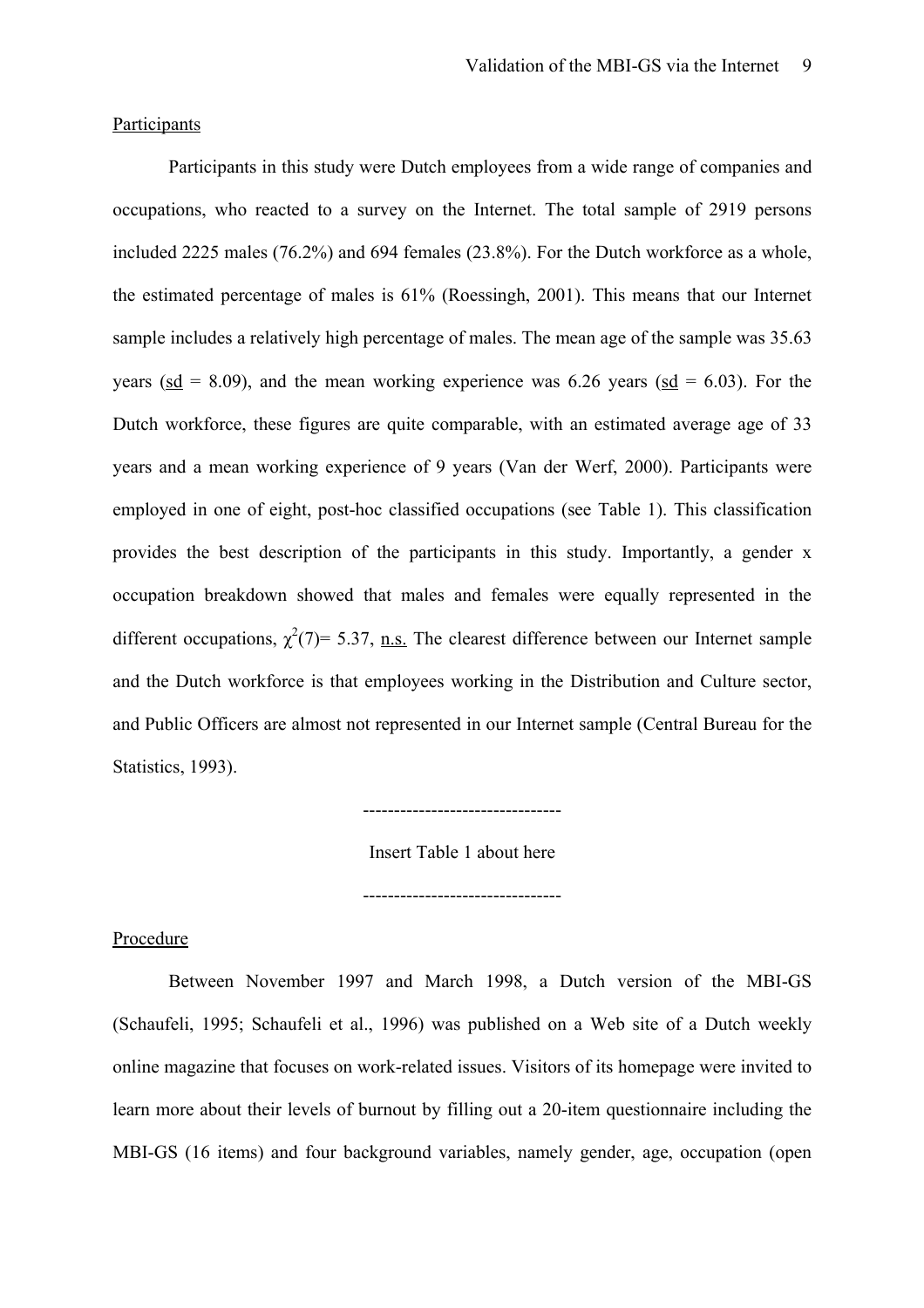question), and working experience. The confidentiality and anonymity of the data was emphasized. Those who agreed to participate were instructed to visit a next Web page with the questionnaire. After filling out the questionnaire, participants were informed about their burnout-scores (calculated on-line by the computer), and they received feedback that was automatically customized to their own burnout scores. They were then given the opportunity to read a short background article about burnout (600 words) by clicking to a connected Web page. The data were automatically written to an external file. Because participants could only proceed to the next page (with information about their level of burnout) if they had responded to each of the 20 questions, there was no missing data. A total of 3088 persons responded during the study period. The data of 169 persons (5%) were excluded from the analyses, because: (1) a closer look at the time of questionnaire completion, gender, age, profession, and the response pattern suggested that they had filled out the questionnaire twice, or (2) their job description could not be classified in one of eight categories (see above). Thus, the present study reports about the data of 2919 individuals.

## Measures

 The MBI-GS (Schaufeli et al., 1996) can be used in any occupational context and includes three subscales (i.e., exhaustion, cynicism, and professional efficacy) that parallel those of the original MBI, except that items do not explicitly refer to working with people. Exhaustion is measured with five items, including "I feel burned out from my work", and "I feel tired when I get up in the morning and have to face another day on the job". Cynicism is also measured with five items. Example-items are: "I have become less enthusiastic about my work", and "I have become more cynical about whether my work contributes anything". Finally, professional efficacy is measured with six items, including "I feel I am making an effective contribution to what this organization does", and "In my opinion, I am good at my job". Leiter and Schaufeli (1996) have shown that the internal consistency of each of these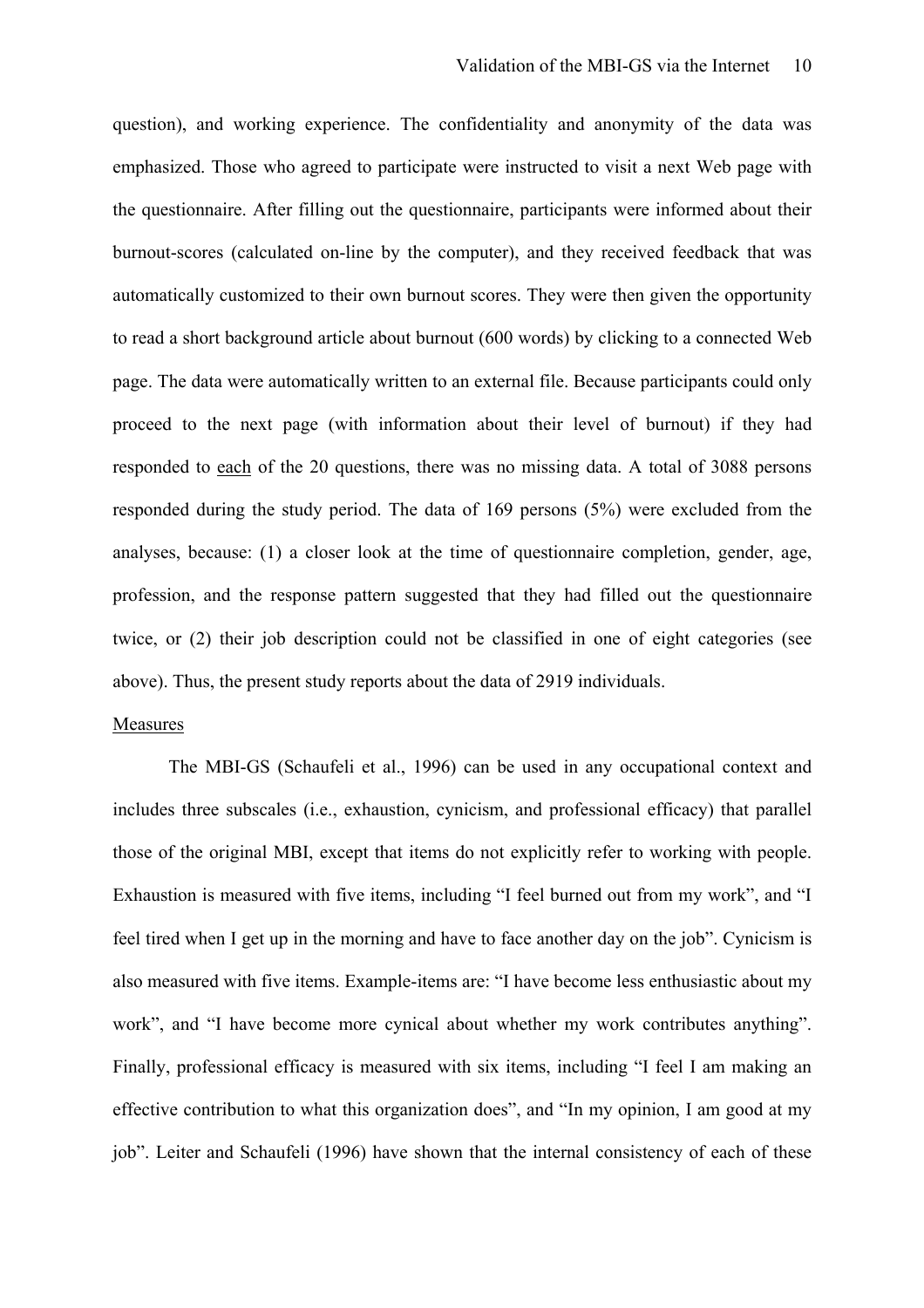scales is satisfactory. They found Cronbach alpha coefficients ranging from .84 to .90 for exhaustion, .74 to .84 for cynicism, and from .70 to .78 for professional efficacy.

## Analysis Strategy

 The data were examined with confirmatory factor analyses using AMOS (Arbuckle, 1997). The fit of different factor models to the data was assessed with the goodness-of-fit index (GFI) and the root mean square error of approximation (RMSEA; Steiger, 1990). For the GFI, values of .90 or higher indicate a close fit. Cudeck and Browne (1993) have suggested that RMSEA values up to .08 represent reasonable errors of approximation in the population. Three other fit indices were utilized: the incremental fit index (IFI; Bollen, 1989), the normed fit index (NFI; Bentler & Bonnet, 1980), and the comparative fit index (CFI; Bentler, 1990). For each of these statistics, values of .90 or higher are generally considered acceptable. For each burnout factor separately, we freed some measurement errors that were correlated. Such correlations are often found among items with identical rating scales, since such scales evoke similar errors in responses (Byrne, 1989). They were freed in order to provide a more adequate assessment of differences in overall fit among competing models.

#### Results

## Confirmatory Factor Analyses of the MBI-GS

 The initial factor structure was tested for all eight occupational groups simultaneously. An advantage of such a multi-group analysis is that it provides a test for the significance of any differences found between the groups (Arbuckle, 1997). In addition, multi-group analysis provides more efficient parameter estimates than single-group models. The simultaneous confirmatory factor analysis found that in each occupational group all items loaded well beyond the  $t = 1.96$  criterion on the predicted factors. The proposed Three-Factor model with no cross loadings, with paths between exhaustion and cynicism, and between cynicism and professional efficacy was found to provide an adequate fit to the data,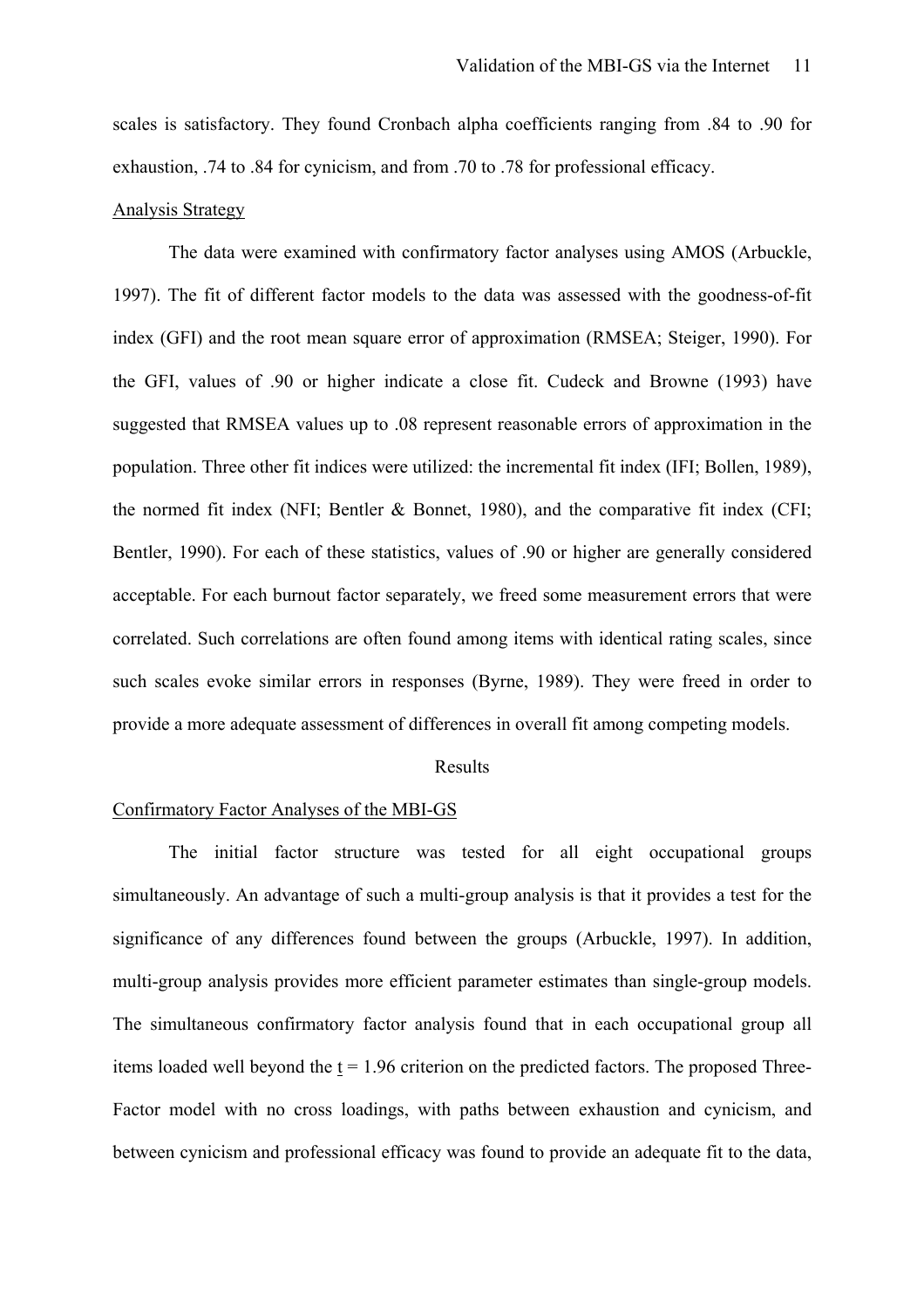as indicated by the goodness of fit analysis in Table 2. However, the modification indices proposed also a direct path from exhaustion to professional efficacy (see also Bakker et al., 2000). Because these two models are nested in relation to one another, the chi-square difference test can directly test the improvement in fit provided by this additional path (Bentler & Bonnet, 1980). Although the improvement in model fit provided by the addition of the path was not significant, Delta  $\chi^2(8) = 9$ , <u>n.s.</u>, it was decided to accept this revised model, because the coefficient of the path from exhaustion to professional efficacy was significant for almost all groups. For the eight different samples, the coefficients of the three structural paths had the following range: exhaustion  $\rightarrow$  cynicism: .61 <  $\gamma$  < .77; cynicism  $\rightarrow$ professional efficacy: .25 <  $\gamma$  < .85; exhaustion  $\rightarrow$  professional efficacy: -.35 <  $\gamma$  < .04.

 As can be seen from Table 2, the Three-Factor model with direct and indirect relationships between the latent factors was a substantial improvement over the One-Factor Model assuming that burnout is a unitary construct, Delta  $\chi^2$  (24) = 1535, p < .001. Further, a Two-Factor Model, collapsing exhaustion and cynicism into a single factor with a path to professional efficacy, also provided a less satisfactory fit, Delta  $\chi^2$  (16) = 682, p < .001. A Four-Factor Model was not tested in our SEM-analyses, because principal component analysis in SPSS, with varimax rotation on the 16 MBI-GS items for the whole sample, yielded three factors with eigenvalues larger than one. The factor structure was similar to the one reported by Schaufeli et al. (1996). The analysis showed that only two items had a second loading on another factor. The three factors extracted accounted for 59% of the variance. Taken together, these results confirm Hypothesis 1. Our findings are consistent with Leiter and Schaufeli (1996), and provide evidence for a Three-Factor structure of the MBI-GS across a wide range of occupational groups in The Netherlands.<sup>1</sup>

Insert Table 2 about here

--------------------------------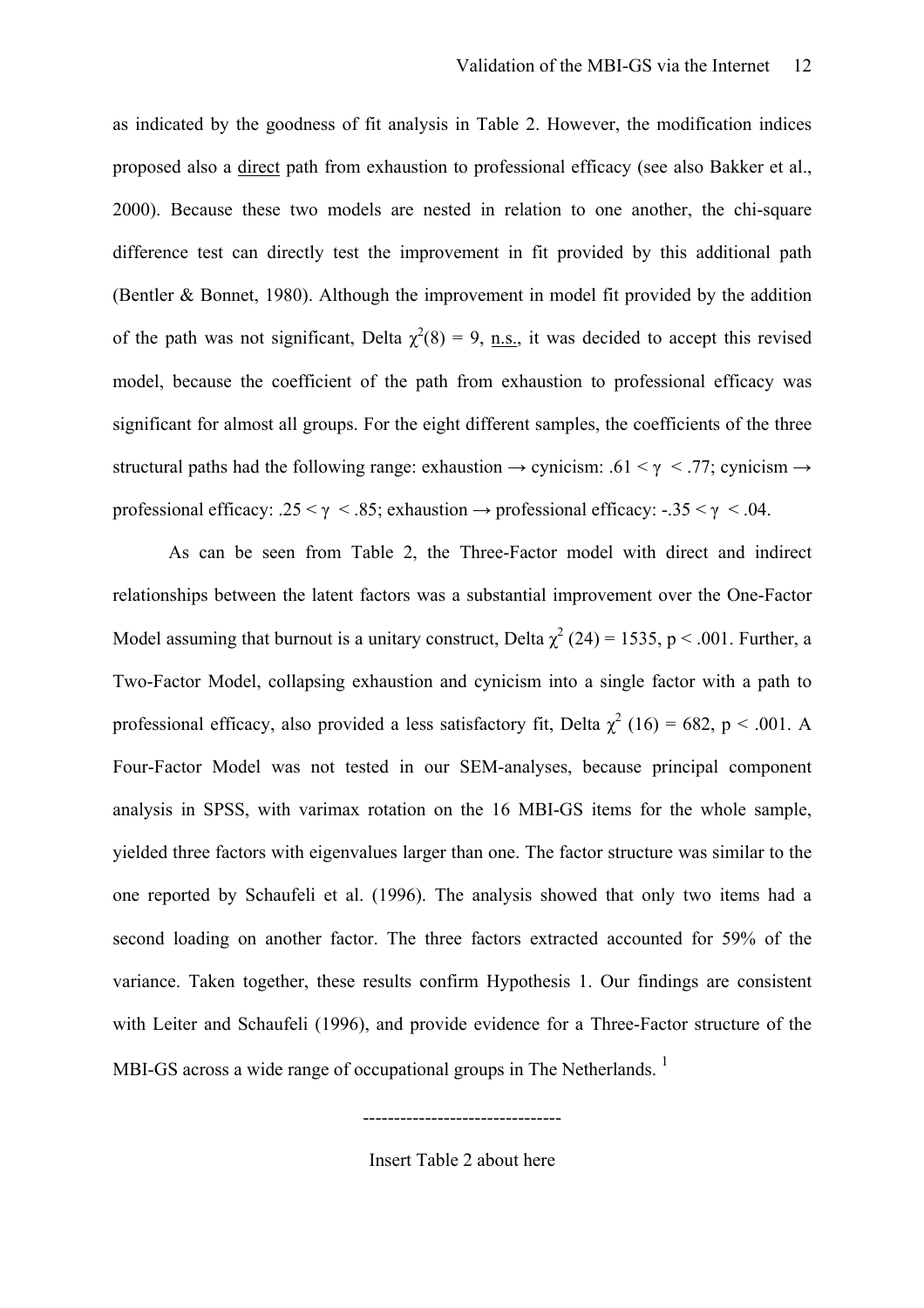#### --------------------------------

We repeated the multi-group factor analysis for the Three-Factor model, and investigated to what extent the factor loadings, the paths between the latent factors, and the error-variances of the MBI-GS items were invariant across the eight occupational groups. The fit indices for each of these competing models are summarized in Table 2. As can be seen, the data showed a significant worsening in fit when the factor loadings were assumed to be equal for all occupational groups, Delta  $\chi^2$  (92) = 165, p < .01. This means that each occupational group has unique factor loadings. In a similar vein, the data showed a significant worsening in fit when the path coefficients were assumed to be invariant across all groups, Delta  $\chi^2$  (91) = 144, p < .01, and when the error variances were assumed to be equal for all groups, Delta  $\chi^2$  (112) = 172, p < .01. In sum, these analyses show that the pattern of the factor structure of the MBI-GS is similar across a variety of disciplines, including service providers and individuals performing non-people work, although each group has unique factor loadings, path coefficients, and error variances.

--------------------------------

#### Insert Table 2 about here

--------------------------------

#### Biographic Variables and Burnout

 To examine the extent to which burnout levels varied as a function of gender, age, and working experience, we conducted two separate multivariate analyses of variance (MANOVAs). Because of the dependency between age and working experience ( $r = .59$ ,  $p <$ .001), these two variables were not included as separate independent variables in one MANOVA.

Hypothesis 2 predicted a negative relationship between age and the three burnout dimensions (exhaustion, cynicism, reduced professional efficacy). To test this hypothesis, we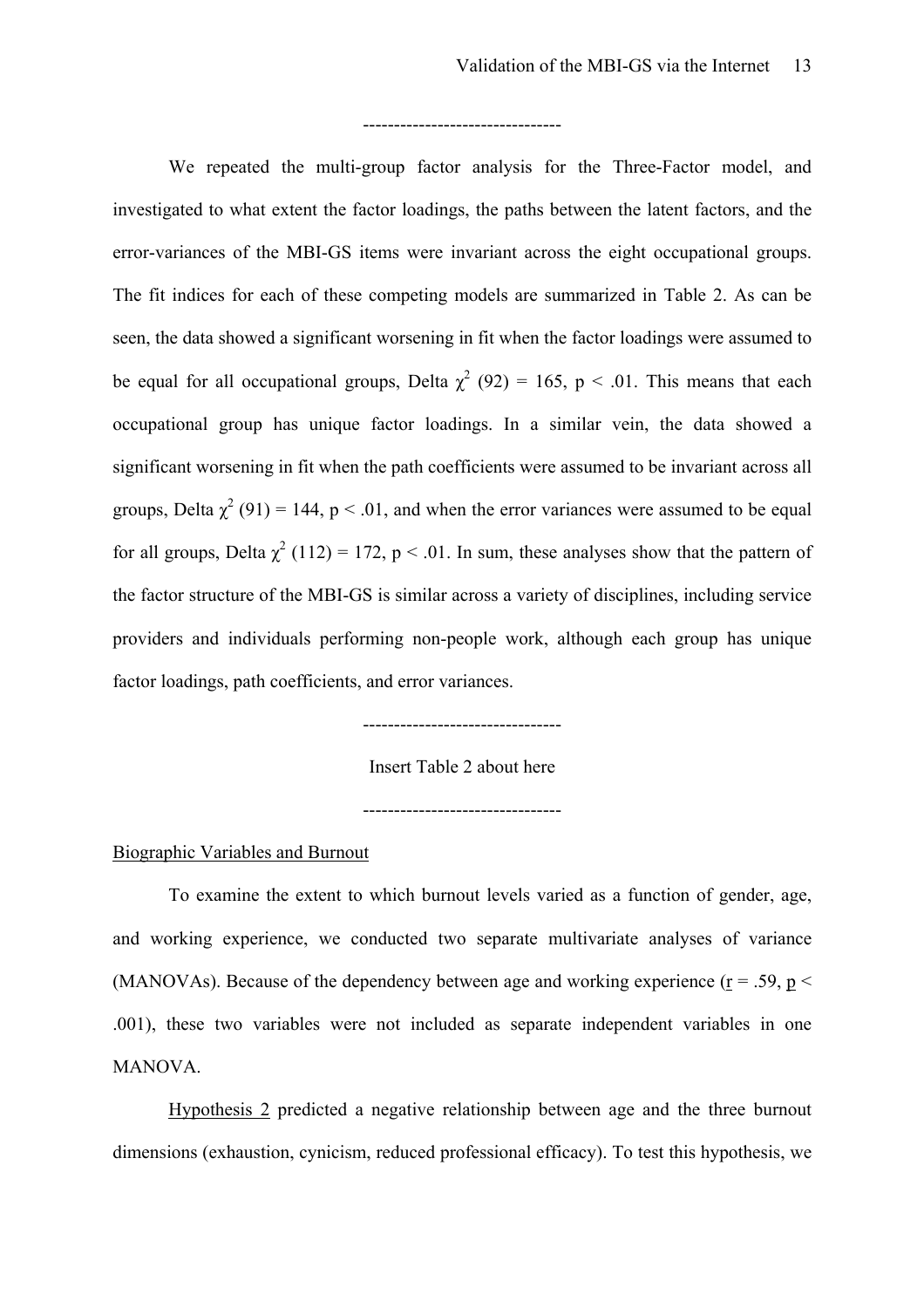conducted a MANOVA using gender as the independent variable, age as a covariate (continuous variable), and exhaustion, cynicism, and professional efficacy as the dependent variables. Age had a multivariate main effect on the three burnout dimensions,  $F(3, 2913) =$ 5.32,  $p < .001$ , suggesting that burnout levels increased with increasing age. However, the univariate effect of age was only significant for professional efficacy,  $F(1, 2915) = 7.74$ ,  $p <$ .01. In conclusion, Hypothesis 2 was clearly rejected.

 In addition, results showed a multivariate significant main effect of gender, F(3,  $2913$ ) = 5.82, p < .001. Consistent with Hypothesis 3, univariate F-tests revealed that female employees reported higher levels of exhaustion ( $M = 2.22$ ) than males ( $M = 1.96$ ),  $F(1, 2915)$  $= 11.62$ ,  $p < .001$ . However, Hypothesis 3 was not confirmed regarding the relationship between gender and depersonalization: females showed also more distancing attitudes toward work ( $M = 2.23$ ) than males ( $M = 2.06$ ),  $F(1, 2915) = 12.93$ ,  $p < .001$ , and a lower level of professional efficacy (Females  $M = 3.75$  vs. Males  $M = 3.93$ ),  $F(1, 2915) = 11.45$ ,  $p < .001$ .

 Importantly, the abovementioned effects were qualified by a multivariate significant gender x age interaction effect on the burnout dimensions,  $F(3, 2913) = 3.01$ ,  $p < .05$ . Univariate F-tests showed that this interaction was significant for exhaustion,  $F(1, 2915) =$ 4.71,  $p < .05$ , for cynicism,  $F(1, 2915) = 7.70$ ,  $p < .01$ , and for professional efficacy,  $F(1, 2915) = .01$  $2915$ ) = 5.77,  $p < 0.05$ . To get a better insight in the direction of these interaction effects, the scores on the continuous variable "age" were partitioned in five equal parts (20% intervals), and the gender x age analysis of variance was repeated for each of the burnout dimensions separately. The mean burnout scores on exhaustion, cynicism, and professional efficacy as a function of gender and age are graphically depicted in the Figures 1, 2 and 3, respectively. Each of these figures shows that the differences in burnout scores between females and males are largest among relatively young employees (i.e., younger than 33 years of age). The same pattern of results was found when working experience (continuous variable) was included in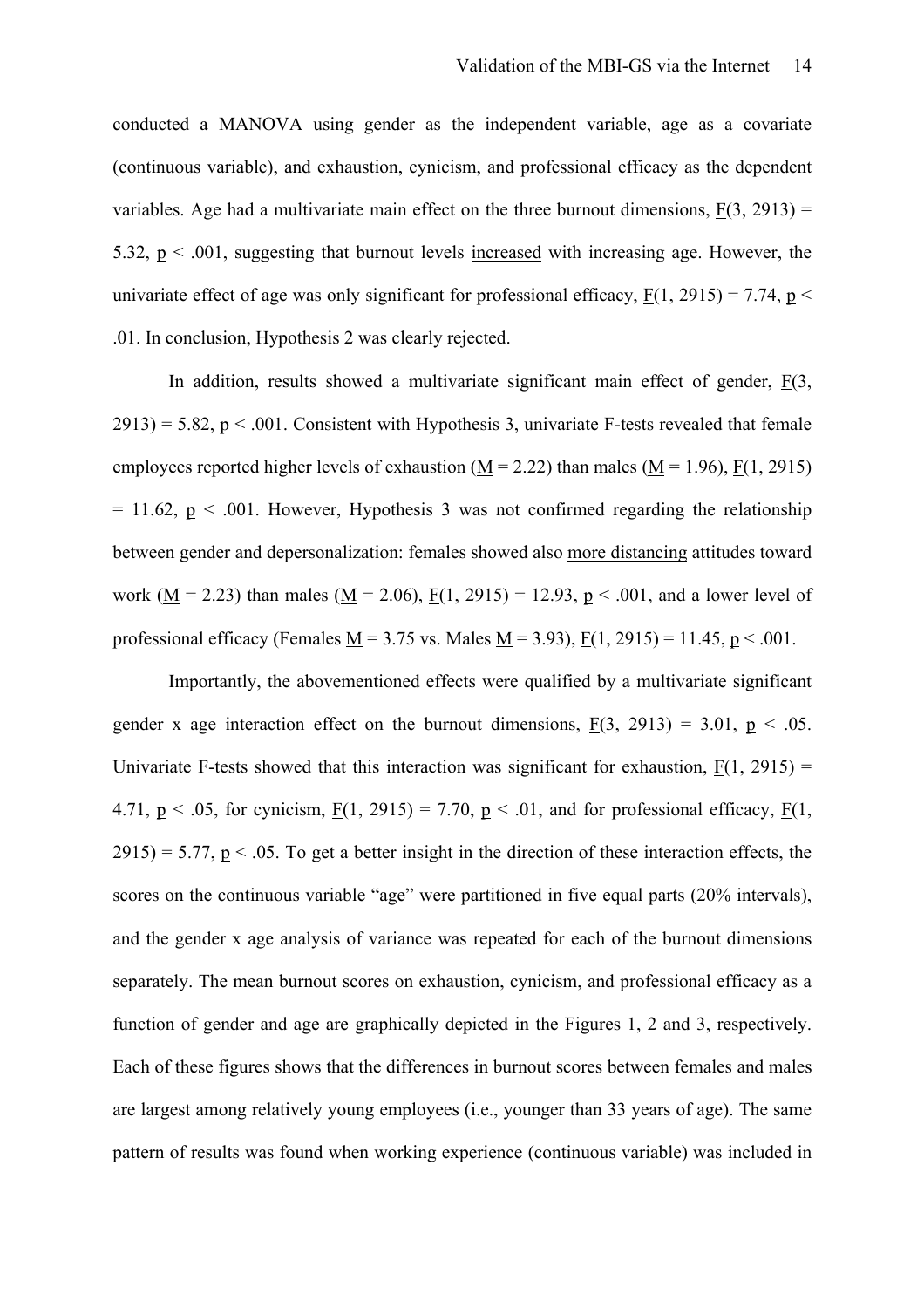a MANOVA with gender as the independent variable, and the three burnout dimensions as the dependent variables: Particularly inexperienced females scored higher on exhaustion and cynicism than males, and lower on professional efficacy.

-----------------------------------------------

Insert Figure 1, 2, and 3 about here

#### **Discussion**

 The main purpose of this Internet study was to examine the factor structure of the Maslach Burnout Inventory – General Survey (MBI-GS; Schaufeli et al., 1996) -- among people employed in service and non-service occupations. The confirmation of a three-factor structure for the MBI-GS, that parallels that of the original MBI (Maslach & Jackson, 1986), provides evidence for the multi-faceted nature of the burnout construct. Moreover, results of a series of confirmatory factor analyses confirmed the three-factor structure for eight different occupations, including such diverse professions as managers, software engineers, technicians, and human service professionals. The Three-Factor model fits the data for each of the eight groups equally well, suggesting that exhaustion, cynicism, and professional efficacy constitute three independent dimensions of burnout, independent of vocational aspects. These findings indicate that the MBI-GS is a measure of burnout that can be used in any occupational context.

 Previous analyses of the MBI-HSS factor structure found that its emotional exhaustion and depersonalization subscales tended to be reduced to a single factor when the MBI was used for populations outside of human service professions (e.g., Golembiewski & Munzenrider, 1988; Lee & Ashforth, 1993). The confirmation of a three-factor structure for the MBI-GS over a two-factor structure for all occupations included in this study permits the extension of the full complexity of the burnout model to wider occupational groups. The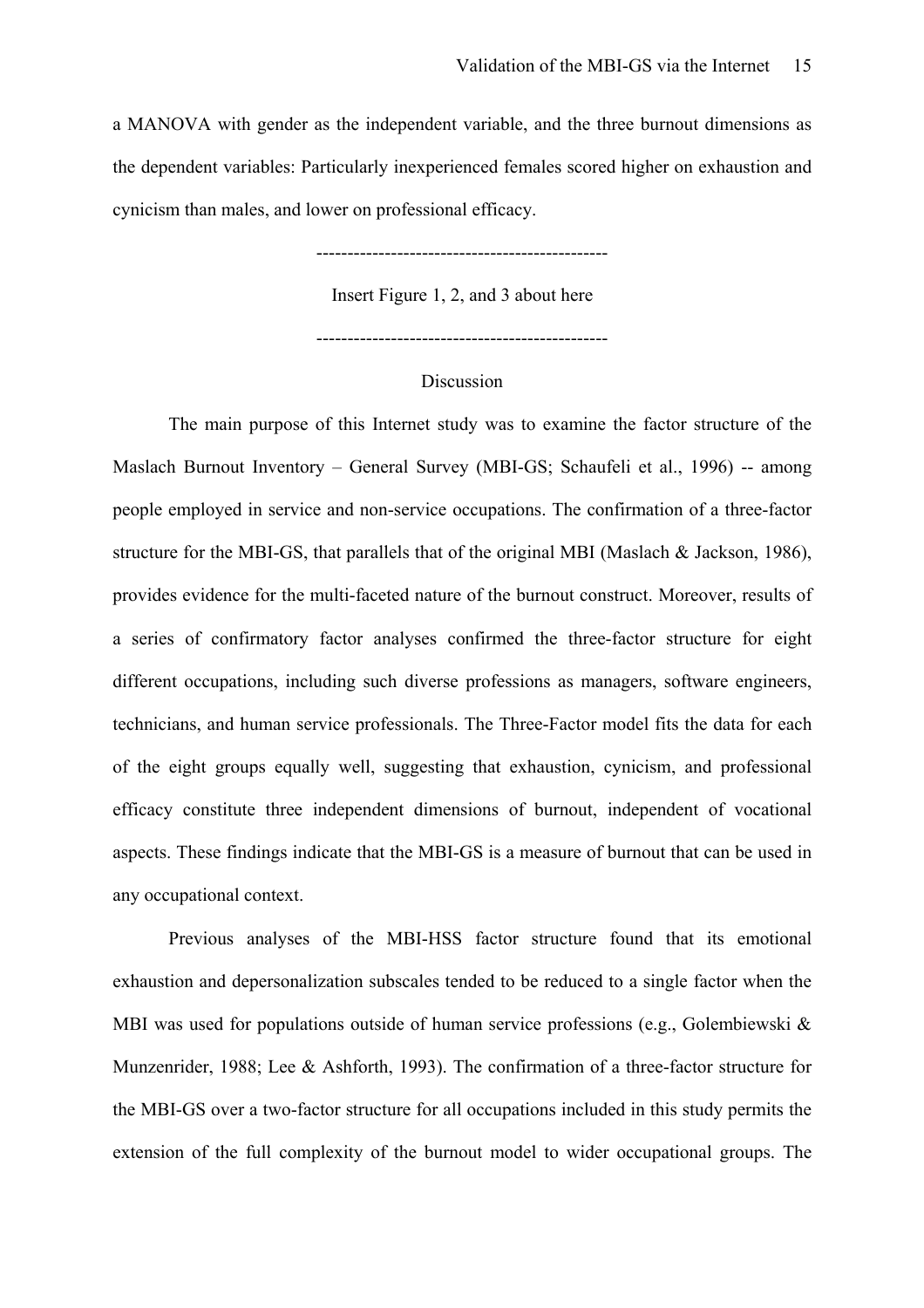present study replicates Leiter and Schaufeli's (1996) findings by providing evidence for the invariance of the MBI-GS's factor structure among human service providers and people who work with objects or information. It expands their findings by showing that the factor loadings, path coefficients, and error-variances of the MBI-GS items are unique for each occupational group. In addition, the internal consistency of each of the MBI-GS's subscales was equally high in each of the eight occupations included in the present study.

 In the model underlying the MBI-GS, it is assumed that employees develop indifference and cynicism about their work in order to gain distance from its exhausting demands. This reaction is expected to be dysfunctional in that cynicism reduces the energy available for performing work and for solving work-related problems. Thus, cynicism also diminishes the job's potential for building professional efficacy. Results of this study provide some evidence for this pattern of relationships between the three burnout components: Exhaustion was positively related to cynicism, and cynicism -- in its turn -- was negatively related to professional efficacy. However, exhaustion also had a small direct relationship with professional efficacy. This means that the impact of exhaustion on professional efficacy is largely, but not totally mediated by cynicism. Note, however, that the cross-sectional character of our study does not permit causal inferences about burnout processes.

 Interestingly, while earlier studies typically showed that females scored higher than males on (emotional) exhaustion, but not on negative attitudes (depersonalization), the present study shows that females scored higher on both exhaustion and negative attitudes (cynicism). The reason for this may be that depersonalizing people goes strongly against females' natural response, whereas this is not evident for cynicism. Higher scores on depersonalization among men are usually explained by prescriptions of the masculine gender role (Greenglass, Burke, & Ondrack, 1990). It should also be noted that the majority of the women participating in the present study were occupied in occupations that are dominated by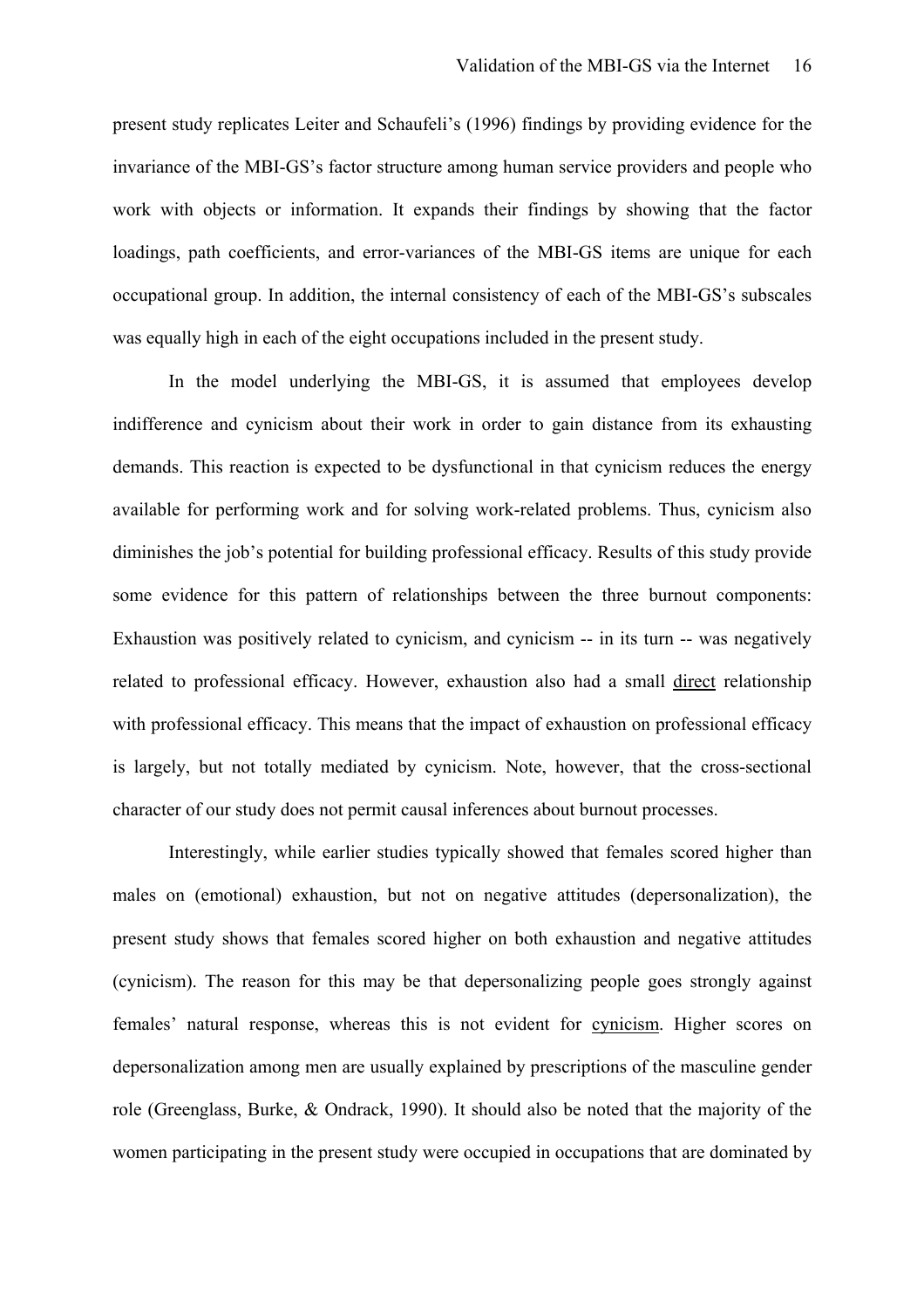males. In our sample, females and males were equally represented in all different occupations, and this is clearly not the case in the Dutch workforce as a whole. More women than men have jobs that require less education, partly because these jobs have more possibilities for part-time work (Keuzenkamp & Hooghiemstra, 2000). It can be argued that females in occupations that require a relatively high educational background have to prove themselves more than their male colleagues (cf. Schaufeli  $\&$  Enzmann, 1998). This may result in increased strain, and -- consequently -- increased burnout scores. Finally, females' higher scores on exhaustion and (resulting) cynicism may be due to a high probability of work-home interference in the occupations included in the present study, such as that of managers and software-engineers (Merllié & Paoli, 2001).

 A multivariate significant gender x age interaction effect on the burnout dimensions showed that the differences in burnout scores between females and males are greatest among younger employees, and among employees with only a few years working experience. Especially at the beginning of their careers, females (in contrast to males) may encounter problems of organizational socialization, perhaps most notably in professions that are dominated by males (cf. Keuzenkamp & Hooghiemstra, 2000). Young females may have to prove themselves more than young males, because they are member of a minority. It is conceivable that females have to put more effort in their jobs than males, and run a higher risk of burning out in such a work context (see also Schaufeli & Enzmann, 1998).

 A unique feature of the present research was that the Internet was used as a research tool. This can be considered as the strength and the weakness of this study. In general, one problem with this new type of research is that Internet users or those who respond to Web surveys are more likely to be younger and male than a typical employee or someone contacted through a mail or telephone survey (Schmidt, 1997). Indeed, a comparison of the present sample with the general Dutch population showed that our study included a relatively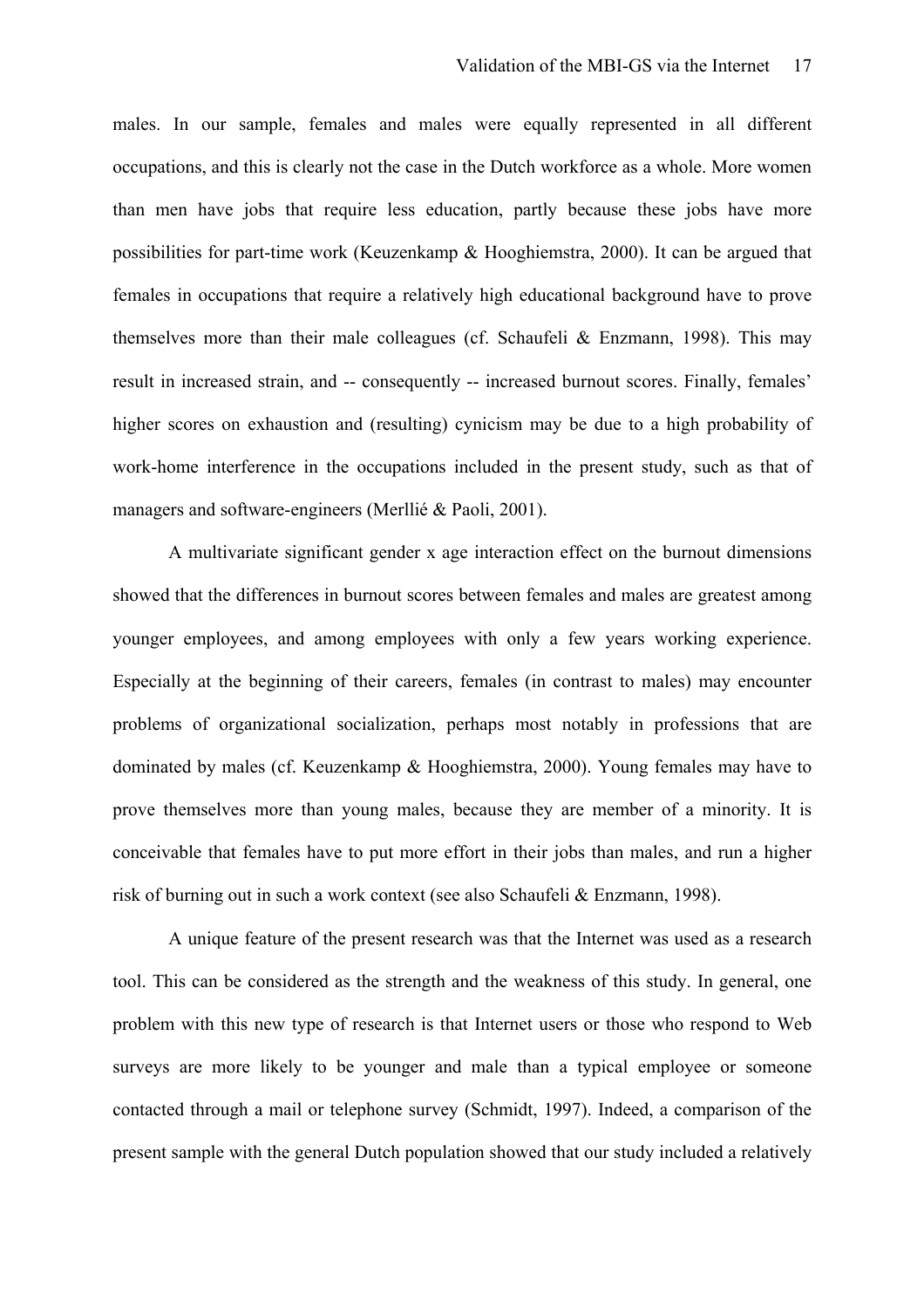high percentage of males, although the sample was not younger than the average worker. In addition, the socioeconomic and educational status of the average Web user is usually above that of the general population (but see Smith & Leigh, 1997). Thus, self-selection was a clear limitation of the present study. On the positive side, whereas many stress studies are biased towards a specific group or occupation, the present research included employees from a wide range of different occupations across a wide range of organizations.

 Another limitation of the present research was that we were restricted in time and page space by our data collection over a commercial Web site. It was therefore not possible to simultaneously assess for example task characteristics and chronic stress responses other than burnout (e.g., depression, anxiety). This precluded an estimation of the convergent and discriminant validity of the MBI-GS. More research to examine these psychometric qualities is needed.

The central assumption in the earliest burnout studies was that the syndrome results from the demanding and emotionally charged relationships between service professionals and their recipients. What, then, are the causes of burnout among employees in other occupations? A tentative answer to this question is given by a recent study (Demerouti et al., 2001). In this study, burnout was measured independent of vocational aspects, with a measurement instrument that is highly similar to the MBI-GS. Three different occupational groups were studied, namely human service professionals, production workers, and air traffic controllers. In addition, two independent observers, using a job analysis instrument, assessed employees' working conditions. Results of a series of structural equation modeling analyses indicated that human service professionals' burnout was primarily caused by high levels of responsibility and lack of supervisor support, whereas production workers' burnout was primarily caused by high job demands (e.g., time pressure and workload), low quality of environmental conditions, lack of task variety, and lack of control. These findings are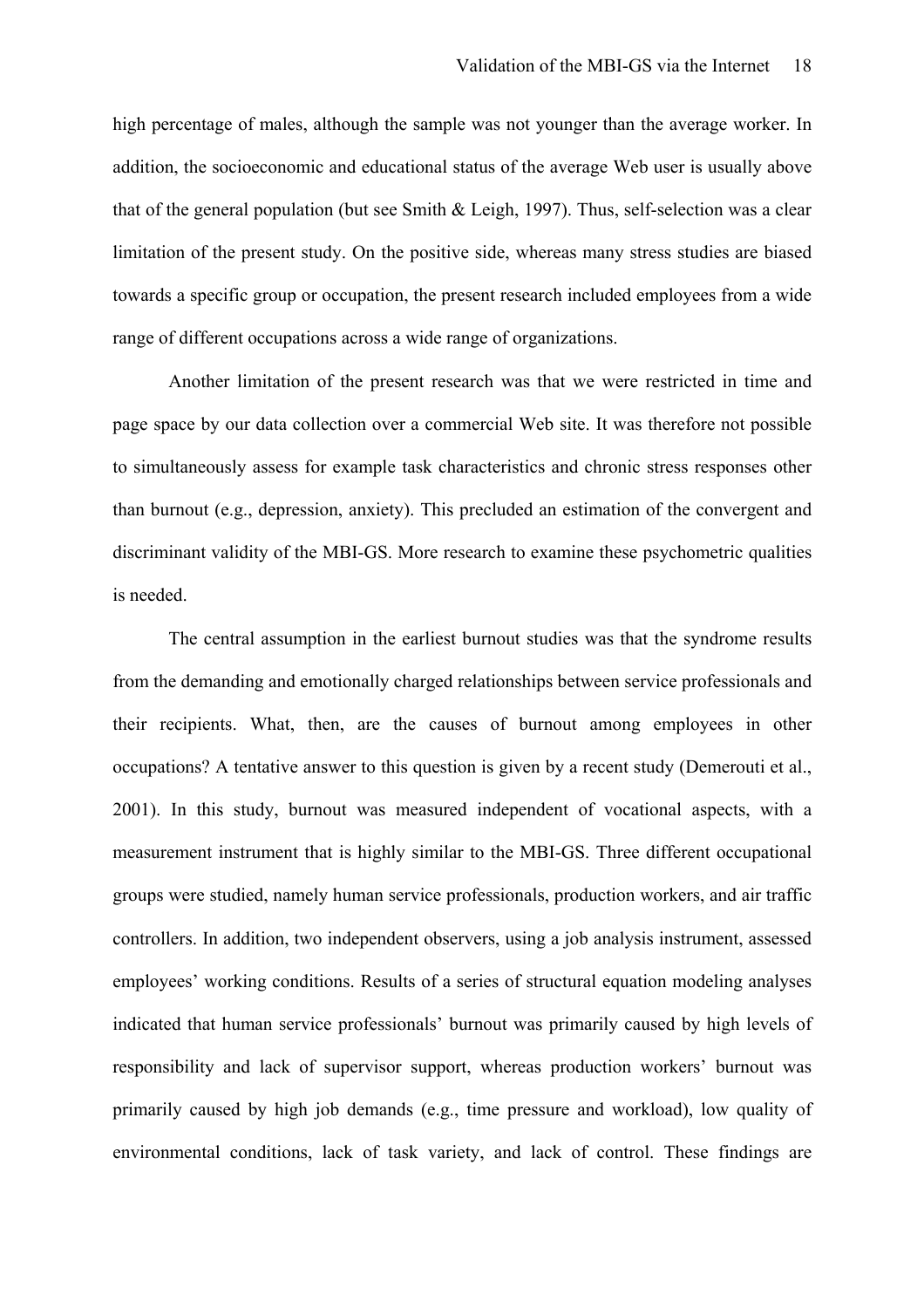consistent with contemporary theories of burnout, that perceive the syndrome as a result of a misfit between a worker's job demands and resources (Demerouti et al., 2001; Maslach & Leiter, 1997). These recent studies and the current study show that burnout is not limited to human service professions, and suggest that each occupational field has its own demands and resources.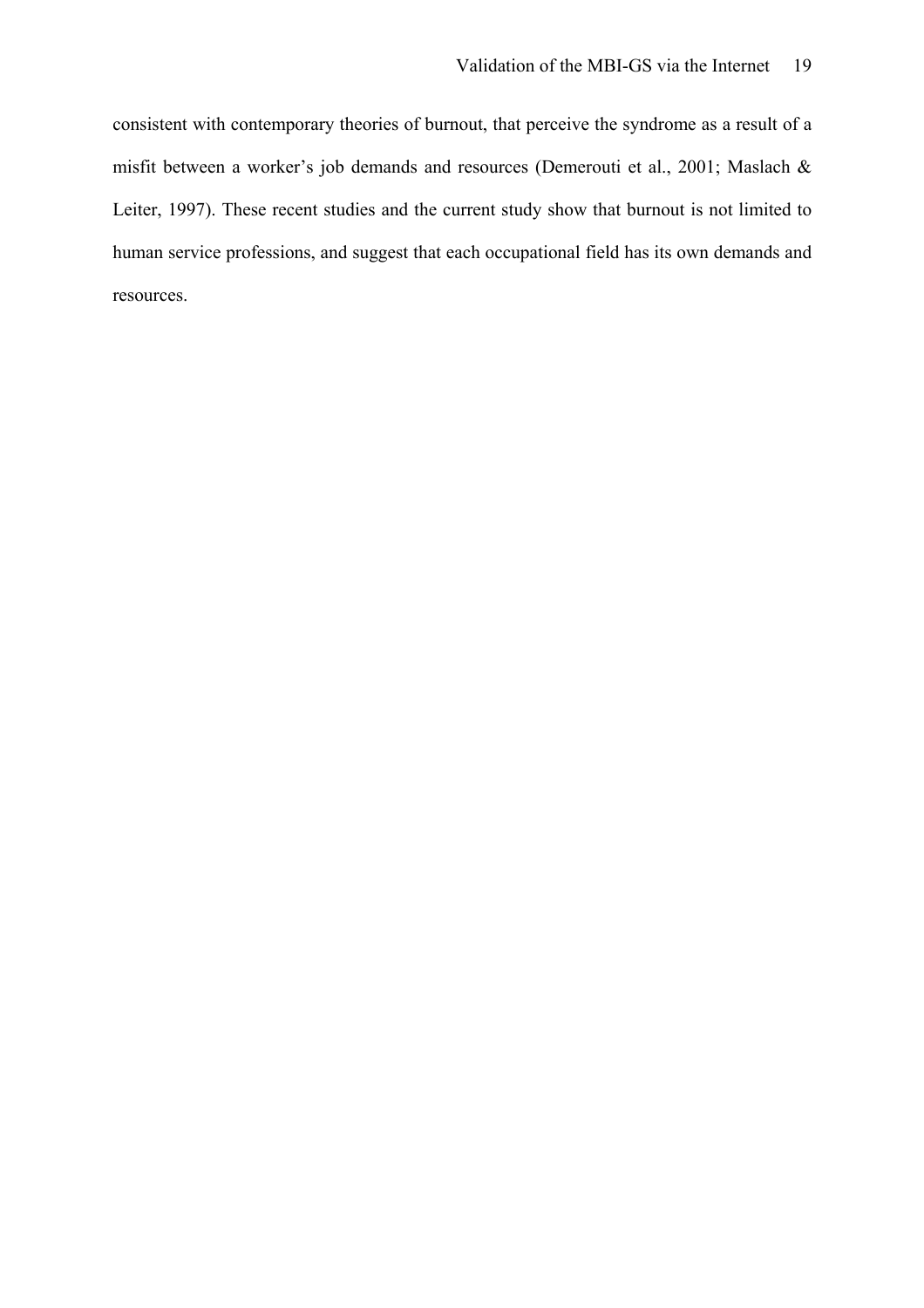#### References

 Arbuckle, J.L. (1997). Amos users' guide version 3.6. Chicago: Smallwaters Corporation.

Bakker, A.B., Schaufeli, W.B., Sixma, H., Bosveld, W., & Van Dierendonck, D. (2000). Patient demands, lack of reciprocity, and burnout: A five-year longitudinal study among general practitioners. Journal of Organizational Behavior, 21, 425-441.

 Bandura, A. (1977). Self-efficacy: Toward a unifying theory of behavioral change. Psychological Review, 84, 191-215.

 Bentler, P.M. (1990). Comparative fit indexes in structural models. Psychological Bulletin, 107, 238-246.

 Bentler, P.M., & Bonnet, D.G. (1980). Significance tests and goodness of fit in the analysis of covariance structures. Psychological Bulletin, 88, 588-606.

 Birch, N.E., Marchant, M.P., & Smith, N.M. (1986). Perceived role conflict, role ambiguity, and reference librarian burnout in public libraries. Library & Information Science Research, 8, 53-65.

 Bollen, K.A. (1989). A new incremental fit index for general structural equation models. Sociological Methods & Research, 17, 303-316.

 Burke, R.J., Greenglass, E.R., & Schwarzer, R. (1996). Predicting teacher burnout over time: Effects of work stress, social support, and self-doubts on burnout and its consequences. Anxiety, Stress and Coping, 9, 261-275.

 Byrne, B.M. (1989). A primer of LISREL: Basic applications and programming for confirmatory factor analysis models. New York: Springer-Verlag.

 Central Bureau for the Statistics (1993). Standaard bedrijfsindeling [Standard index of occupations]. Voorburg, The Netherlands.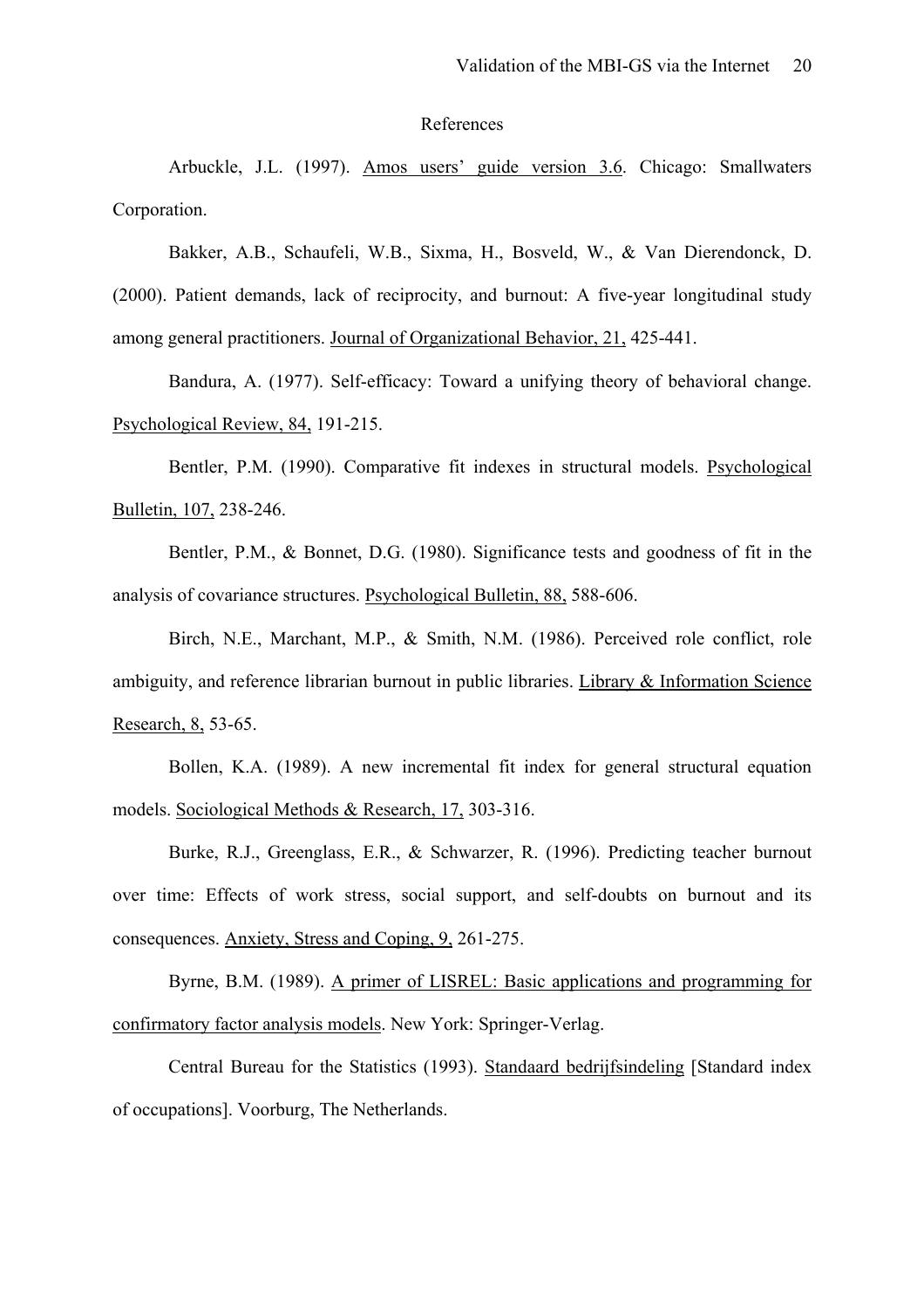Cherniss, C. (1980). Professional burnout in the human service organizations. New York: Praeger.

Cudeck, R. & Browne, M.W. (1993). Alternative ways of assessing model fit. In K.A. Bollen & J. Scott Long (Eds.), Testing structural equation models (pp. 1-9). Newbury Park, CA: Sage.

 Demerouti, E., Bakker, A.B., Nachreiner, F., & Schaufeli, W.B. (2001). The Job Demands - Resources model of burnout. Journal of Applied Psychology, 86, 499-512.

 Demerouti, E., Bakker, A.B., De Jonge, J., Janssen, P., & Schaufeli, W.B. (in press). Burnout and engagement at work as a function of demands and control. Scandinavian Journal of Work, Environment & Health

 Enzmann, D. (1994). Work- and client-related stressors as predictors of burnout: Results from a three-wave longitudinal study. 23rd International Congress of Applied Psychology. Madrid, Spain.

 Enzmann, D., Schaufeli, W.B., & Girault, M. (1995). The validity of the Maslach Burnout Inventory in three national samples. In L. Bennett, D. Miller, & M. Ross (Eds.), Health workers and AIDS: Research, intervention, and current issues in burnout and response (pp. 131-150). London: Harwood.

 Golembiewski, R.T., & Munzenrider, R.F. (1988). Phases of burnout. New York: Praeger.

 Greenglass, E.R., Burke, R.J., & Ondrack, M (1990). A gender-role perspective of coping and burnout. Applied Psychology: An International Journal, 39, 5-27.

 Keuzenkamp, S. & Hooghiemstra, E. (Eds.) (2000). De kunst van het combineren: Taakverdeling onder partners [The art of combining: Division of labor between partners]. The Hague, The Netherlands: Sociaal en Cultureel Planbureau.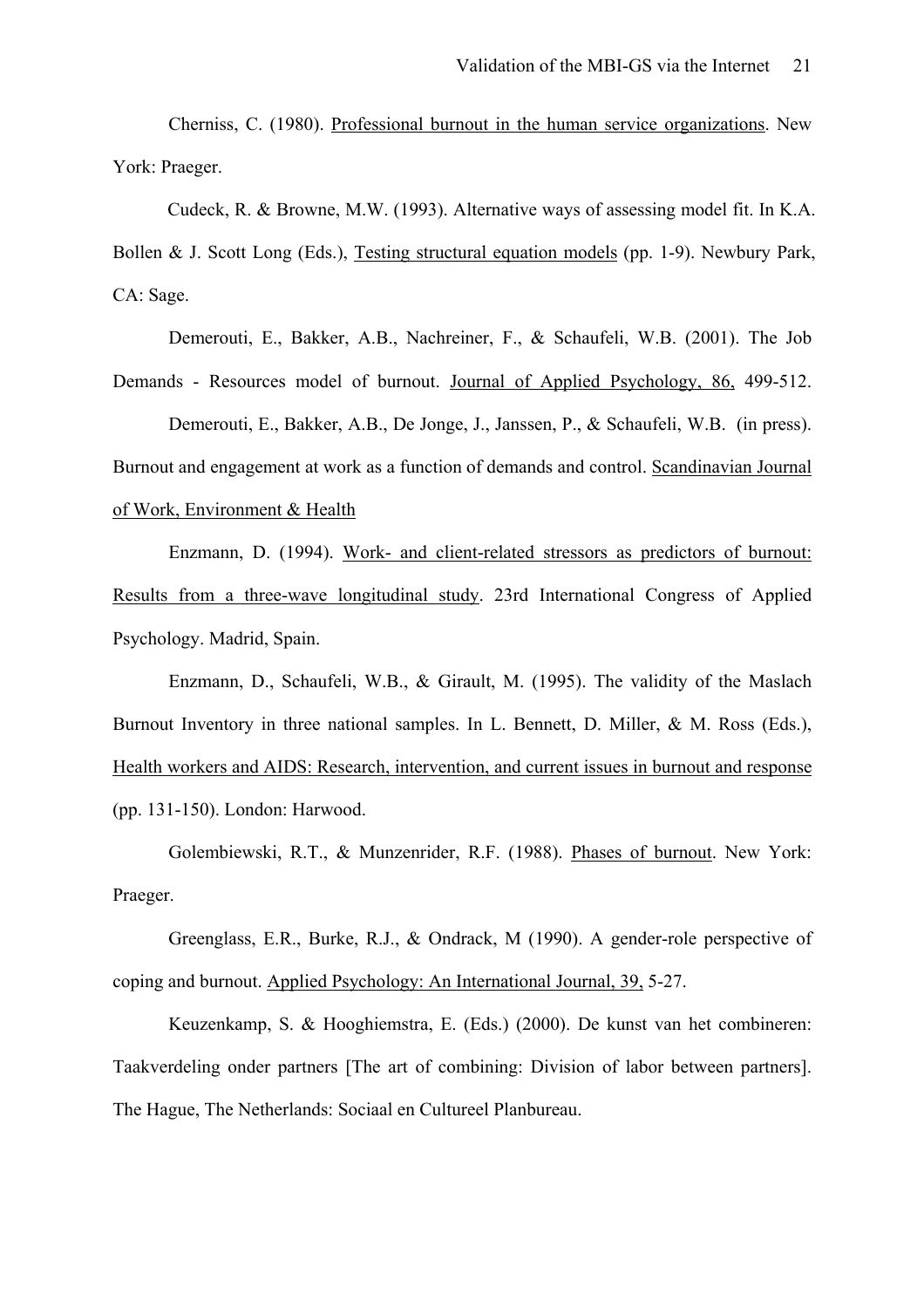Künzel, R., & Schulte, D. (1986). 'Burn-out' und Praxisschock Klinischer Psychologen ['Burnout' and reality shock among clinical psychologists]. Zeitschrift für Klinische Psychologie. Forschung und Praxis, 15, 303-320.

 Lee, R.T., & Ashforth, B.E. (1993). A longitudinal study of burnout among supervisors and managers: Comparisons between the Leiter and Maslach (1988) and Golembiewski et al. (1986) models. Organizational Behavior and Human Decision Processes, 54, 369-398.

 Lee, R.T. & Ashforth, B.E. (1996). A meta-analytic examination of the correlates of the three dimensions of job burnout. Journal of Applied Psychology, 81, 123-133.

Leiter, M.P., Clark, D., & Durup, J. (1994). Distinct models of burnout and commitment among men and women in the military. Journal of Applied Behavioral Science, 30, 63-82.

Leiter, M.P., & Maslach, C. (1988). The impact of interpersonal environment on burnout and organizational commitment. Journal of Organizational Behavior, 9, 297-308.

 Leiter, M.P., & Schaufeli, W.B. (1996). Consistency of the burnout construct across occupations. Anxiety, Stress, and Coping, 9, 229-243.

 Maslach, C. (1993). Burnout: A multidimensional perspective. In W.B. Schaufeli, C. Maslach, & T. Marek (Eds.), Professional burnout: Recent developments in theory and research (pp. 19-32). New York: Taylor & Francis.

Maslach, C., & Jackson, S.E. (1981). Maslach Burnout Inventory. Research Edition. Palo Alto, CA: Consulting Psychologists Press.

 Maslach, C., & Jackson, S.E. (1986). Maslach Burnout Inventory. Manual (2nd ed.). Palo Alto, CA: Consulting Psychologists Press.

 Maslach, C., Jackson, S.E., & Leiter, M.P. (1996). Maslach Burnout Inventory. Manual (3rd ed.). Palo Alto, CA: Consulting Psychologists Press.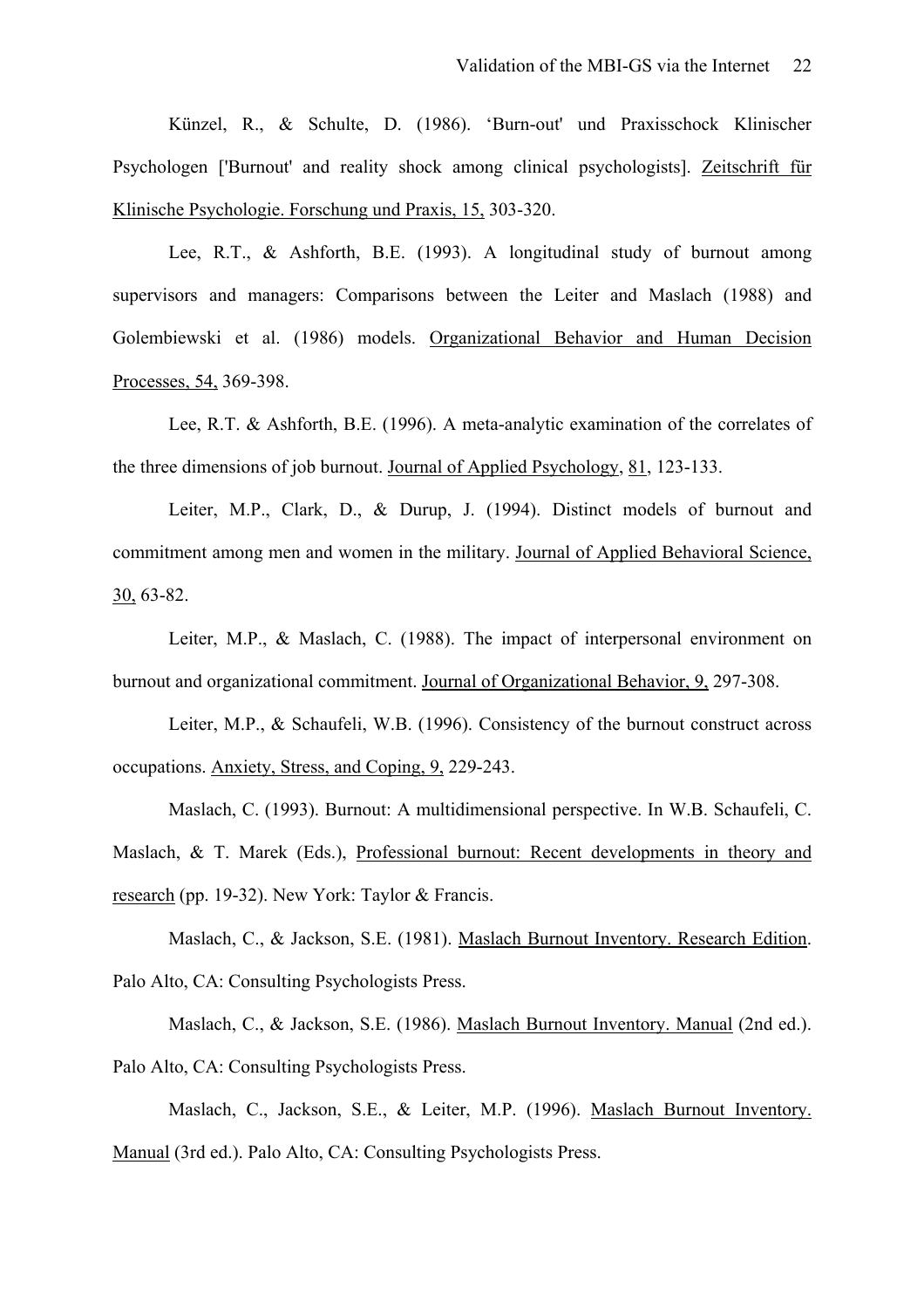Maslach, C., & Leiter, M.P. (1997). The truth about burnout: How organizations cause personal stress and what to do about it. San Francisco, CA: Jossey-Bass.

Merllié, D. & Paoli, P. (2001). Ten years of working conditions in the European Union. Dublin, Ireland: European Foundation for the Improvement of Living and Working Conditions.

 Moore, J. (1998). A causal attribution approach to work exhaustion: The relationship of causal locus, controllability, and stability to job-related attitudes and turnover intention of the work-exhausted employee. Dissertation Abstracts International (Section A: Humanities and Social Sciences), 58 (8A), 3211.

 Mor, V., & Laliberte, L. (1984). Burnout among hospice staff. Health and Social Work, 9, 274-283.

 Ogus, E.D., Greenglass, E.R., & Burke, R.J. (1990). Gender-role differences, work stress and depersonalization. Journal of Social Behavior and Personality, 5, 387-398.

 Poulin, J.E., & Walter, C.A. (1993). Burnout in gerontological social work. Social Work, 38, 305-310.

 Price, L., & Spence, S.H. (1994). Burnout symptoms amongst drug and alcohol service employees: Gender differences in the interaction between work and home stressors. Anxiety, Stress, and Coping, 7, 67-84.

 Richardsen, A.M., Burke, R.J., & Leiter, M.P. (1992). Occupational demands, psychological burnout, and anxiety among hospital personnel in Norway. Anxiety, Stress, and Coping, 5, 62-78.

 Roessingh, M. (2001). Vacatures in de industrie [Vacancies in the Industry]. Industriemonitor, 4, 11-17.

 Schaufeli, W.B. (1995). Utrechtse Burnout Schaal (UBOS). Voorlopige Handleiding [Utrecht Burnout Scale (UBOS). Manual]. Utrecht University, The Netherlands.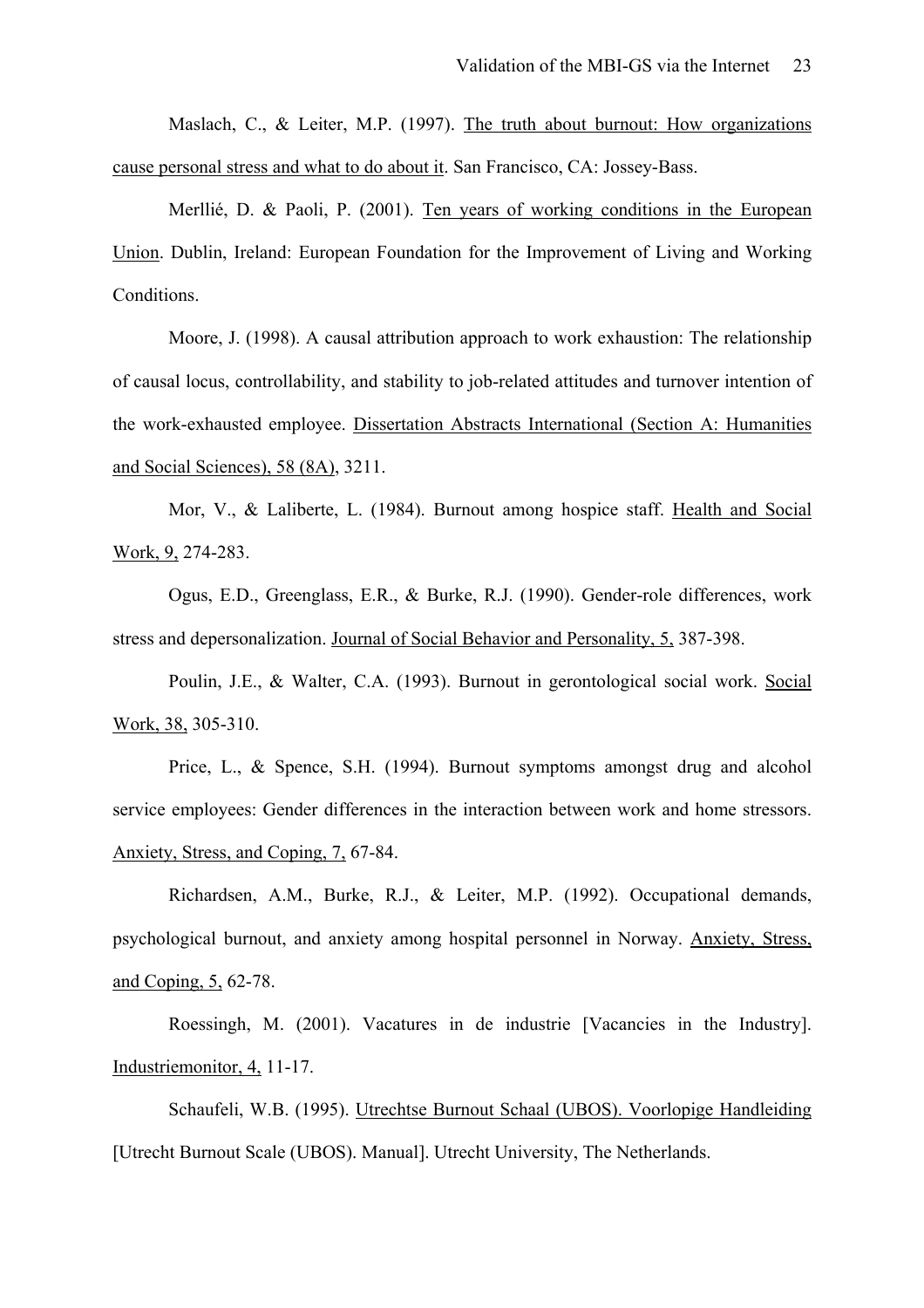Schaufeli, W.B., & Buunk, B.P. (1996). Professional burnout. In M.J. Schabracq, J.A.M. Winnubst & C.L. Cooper (Eds.), Handbook of work and health psychology (pp. 311- 346). Chichester: John Wiley.

 Schaufeli, W.B., & Enzmann, D. (1998). The burnout companion to study and practice: A critical analysis. London: Taylor & Francis.

 Schaufeli, W.B., & Janczur, B. (1992). Burnout among nurses: A Polish-Dutch comparison (Work and Organizational Psychology No. 92 AO 01). University of Nijmegen, The Netherlands.

 Schaufeli, W.B., Leiter, M.P., Maslach, C., & Jackson, S.E. (1996). The MBI-General Survey. In C. Maslach, S.E. Jackson, & M.P Leiter (Eds.), Maslach Burnout Inventory. Manual (3rd ed., pp. 19-26). Palo Alto, CA: Consulting Psychologists Press.

 Schmidt, W.C. (1997). World Wide Web survey research: Benefits, potential problems, and solutions. Behavior, Research Methods, Instruments, & Computers, 29, 274- 279.

 Smith, M.A., & Leigh, B. (1997). Virtual subjects: Using the Internet as an alternative source of subjects and research environment. Behavior, Research Methods, Instruments, & Computers, 29, 496-505.

 Steiger, J.H. (1990). Structural model evaluation and modification: An interval estimation approach. Multivariate Behavioral Research, 25, 173-180.

Van der Werf, S. (2000). De verdeling van arbeid. Een verkenning van de arbeidsmarkt voor hulp- en dienstverleners [The division of labour: An exploration of the labour market for the human services]. Bussum, The Netherlands: Coutinho.

 Van Horn, J.E., Schaufeli, W.B., Greenglass, E.R., & Burke, R.J. (1997). A Canadian-Dutch comparison of teachers' burnout. Psychological Reports, 81, 371-382.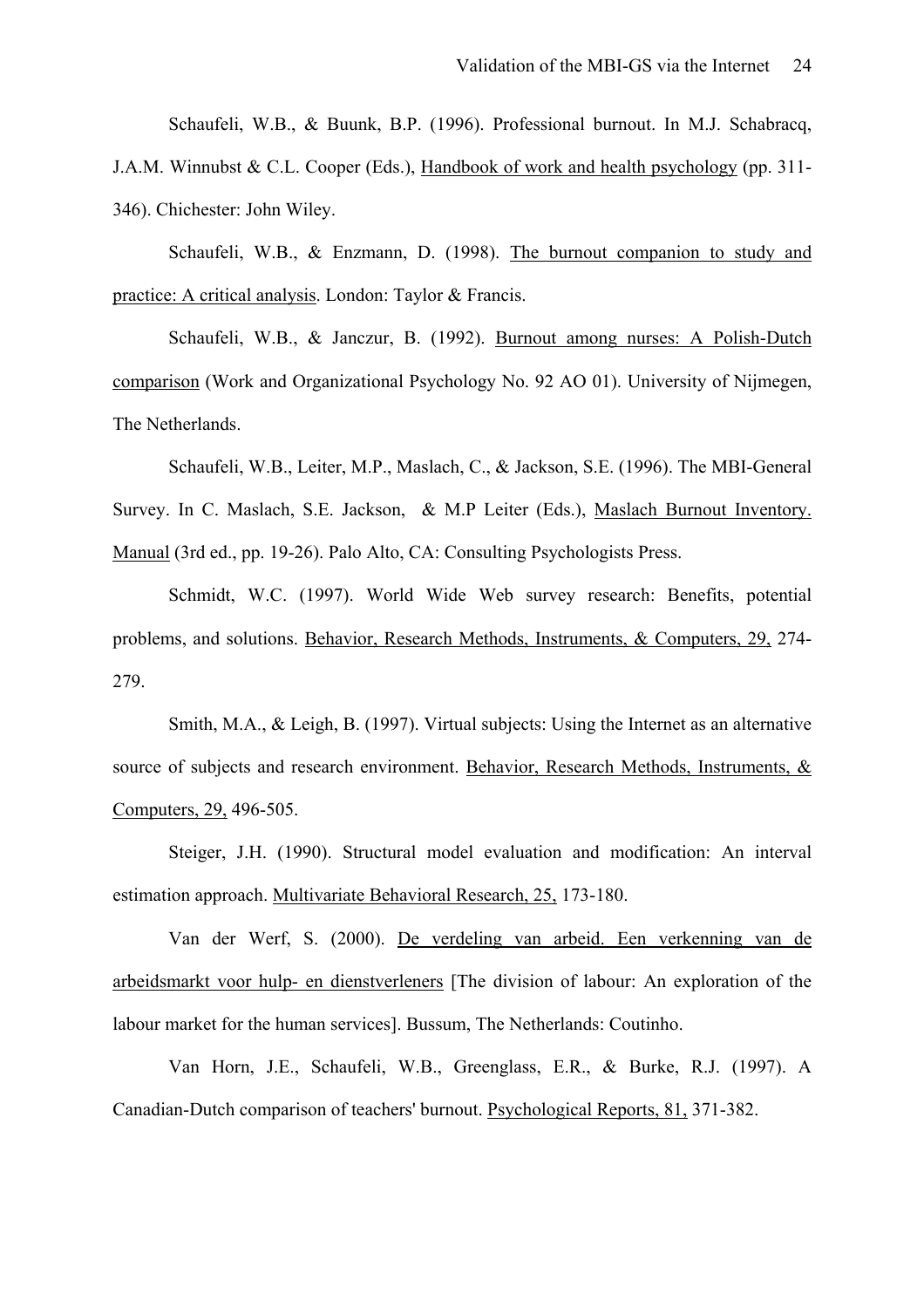Vredenburgh, L.D., Carlozzi, A.F., & Stein, L.B. (1999). Burnout in counseling psychologists: Type of practice setting and pertinent demographics. Counselling Psychology Quarterly, 12, 293-302.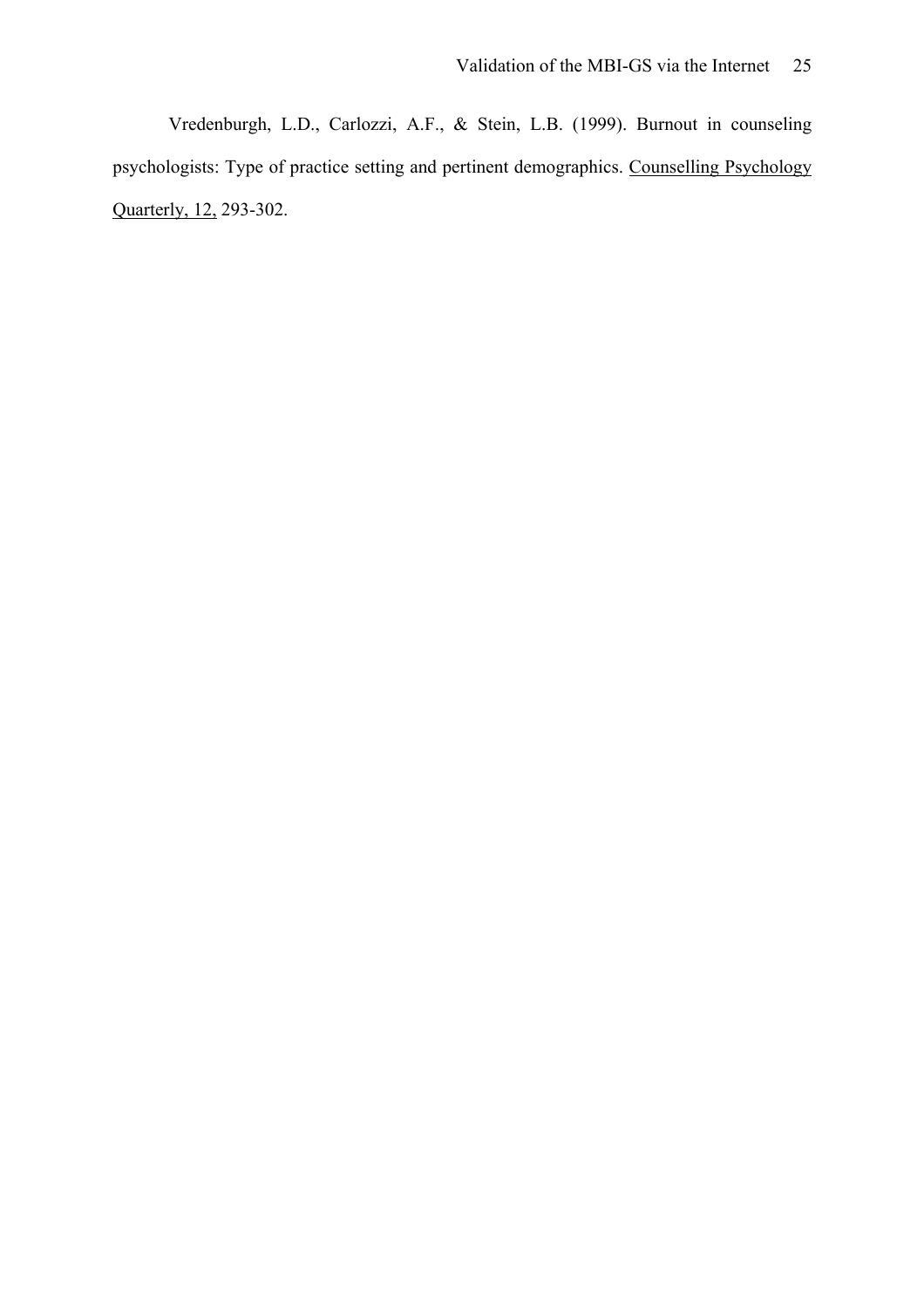#### Footnote

1 The internal consistencies of the exhaustion, cynicism, and professional efficacy subscales were satisfactory for each of the occupational groups (all alpha coefficients  $> .76$ ). To explore differences between occupations, we conducted a MANOVA with occupation as the independent variable and the three burnout components as the dependent variables. This analysis showed small, but significant differences between occupations,  $F(21, 8733) = 5.55$ ,  $p < .001$ . The univariate results revealed that the effect of occupation was significant for each of the three burnout dimensions (i.e., for exhaustion, cynicism, and professional efficacy). In a relative sense, the greatest differences were found for the professional efficacy dimension of burnout. General managers and CEOs reported efficacy expectations that were higher than those of all other groups. However, it should be noted that there were no clear differences in mean burnout scores between human service providers and individuals performing nonpeople work. For example, financial managers and administrators reported levels of exhaustion, cynicism and efficacy that were not statistically different from human service professionals' levels of burnout. It indicates once more that human service burnout, with its focus on the service providing relationship is one form of a general phenomenon (Leiter  $\&$ Schaufeli, 1996).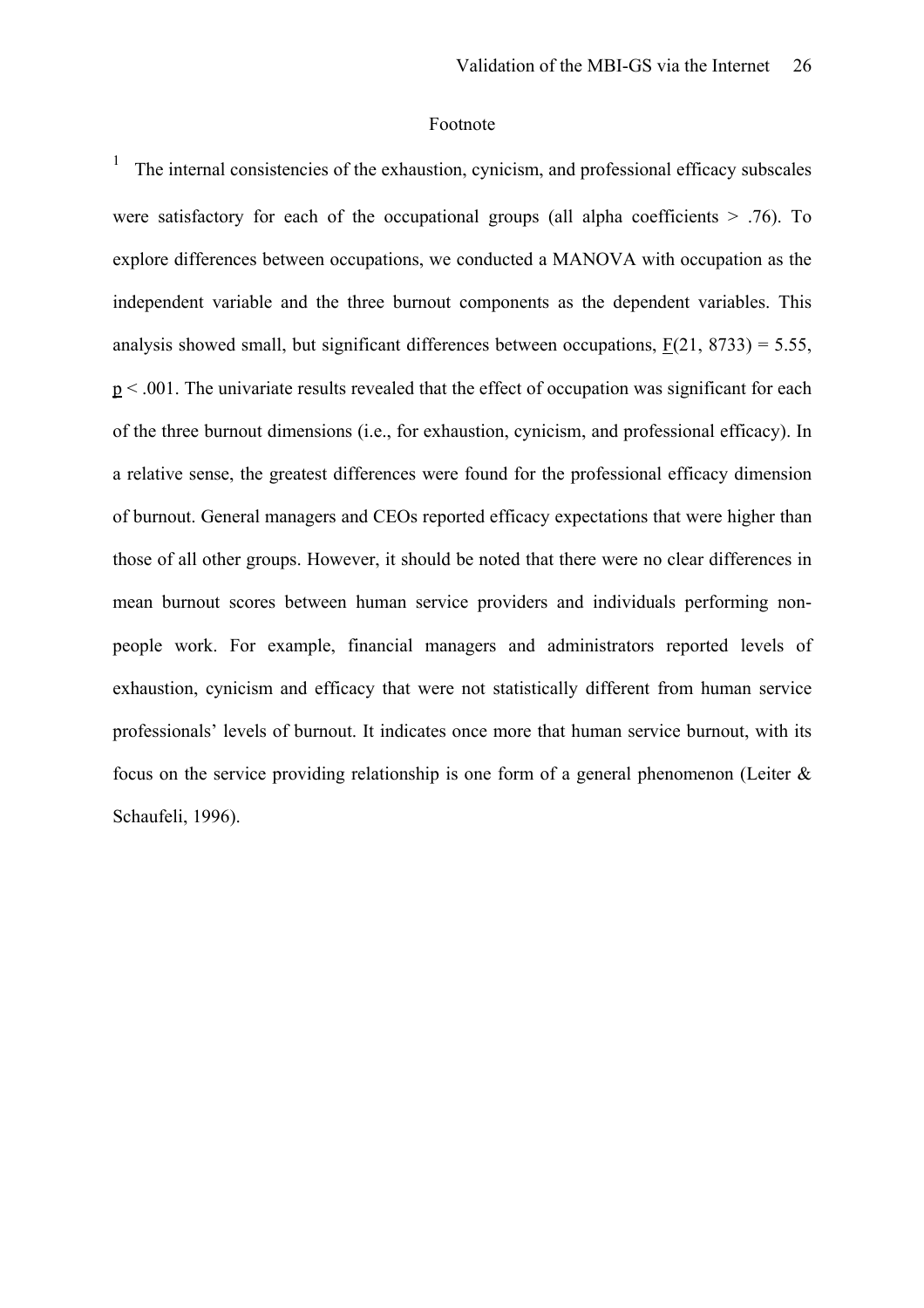## Table 1

# Gender x Occupation Breakdown

|                                          | Males |               | Females |               | <b>Total Sample</b> |               |
|------------------------------------------|-------|---------------|---------|---------------|---------------------|---------------|
| Category                                 | N     | $\frac{0}{0}$ | N       | $\frac{0}{0}$ | N                   | $\frac{0}{0}$ |
| 1. General managers and CEOs             | 278   | 12.5          | 90      | 13.0          | 368                 | 12.6          |
| 2. Personnel Officers and Consultants    | 273   | 12.3          | 82      | 11.8          | 355                 | 12.2          |
| 3. Software Engineers                    | 293   | 13.2          | 103     | 14.8          | 396                 | 13.6          |
| 4. Marketing managers and Sales officers | 321   | 14.4          | 95      | 13.7          | 416                 | 14.3          |
| 5. Technologists and Technicians         | 324   | 14.6          | 112     | 16.1          | 436                 | 14.9          |
| 6. Scientists                            | 213   | 9.6           | 53      | 7.6           | 266                 | 9.1           |
| 7. Financial managers and Administrators | 447   | 20.1          | 136     | 19.6          | 583                 | 20.0          |
| 8. Human Service Professionals           | 76    | 3.4           | 23      | 3.3           | 99                  | 3.4           |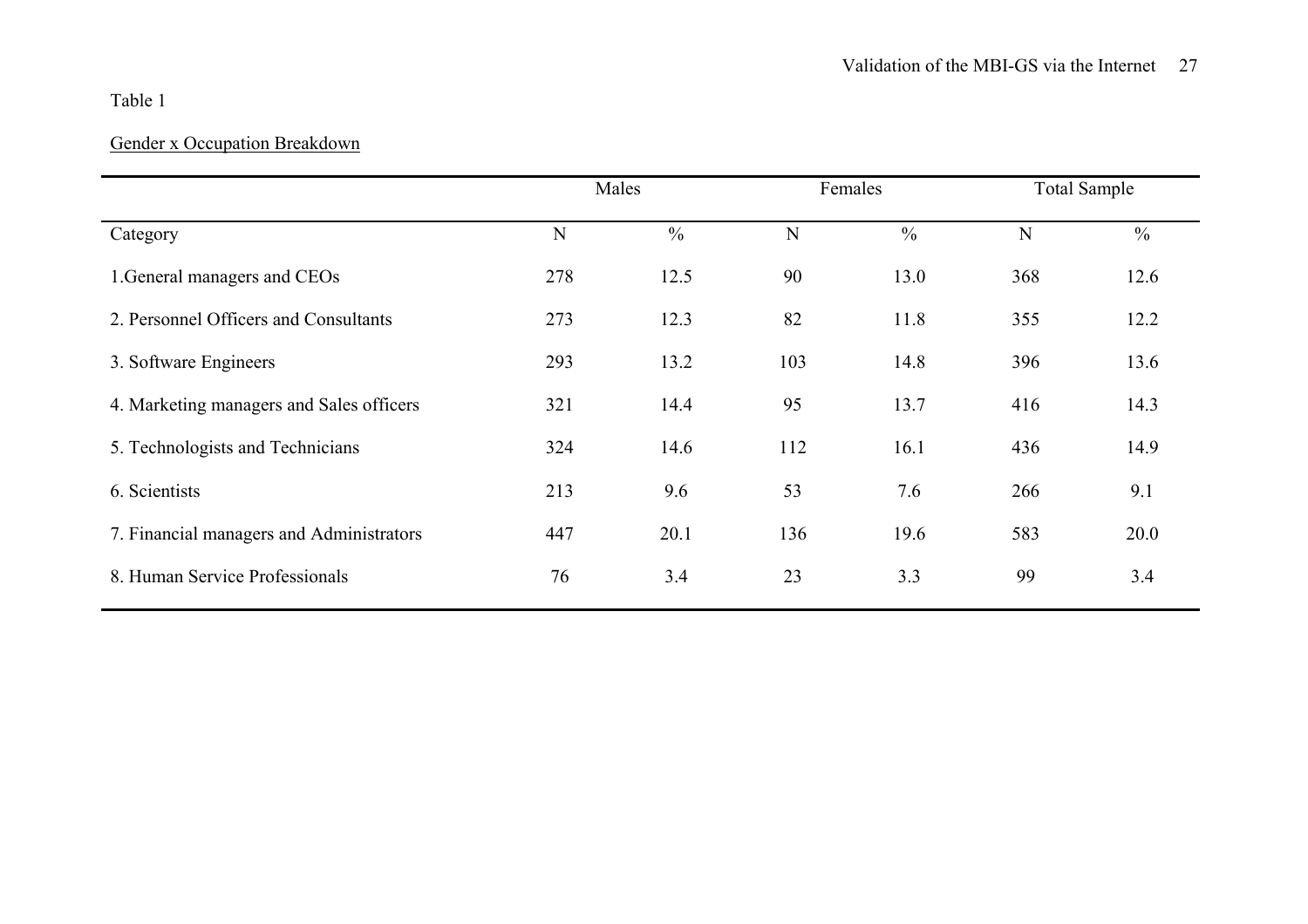## Table 2

## Comparisons Between Different Factor Structures for the MBI-GS by Using Simultaneous Factor Analyses for Eight

|                                 | λ     | df  | <b>GFI</b> | <b>IFI</b> | <b>NFI</b> | <b>CFI</b> | <b>RMSEA</b> |
|---------------------------------|-------|-----|------------|------------|------------|------------|--------------|
| Proposed, Indirect Model        | 1400  | 640 | .945       | .962       | .932       | .961       | .020         |
| Direct + Indirect Effects Model | 1391  | 632 | .946       | .962       | .933       | .961       | .020         |
| <b>Two-Factor Model</b>         | 2073  | 648 | .917       | .929       | .900       | .928       | .028         |
| One-Factor Model                | 2926  | 656 | .882       | .886       | .858       | .885       | .035         |
| Null Model                      | 20635 | 960 | .331       | $- -$      | $- -$      | $- -$      | .084         |

## Different Occupational Groups,  $N = 2919$

Note.  $\chi^2$  = chi-square; DF = degrees of freedom; GFI = goodness-of-fit index; IFI = incremental fit index; NFI = normed fit index; CFI = comparative fit index; RMSEA = root mean square error of approximation.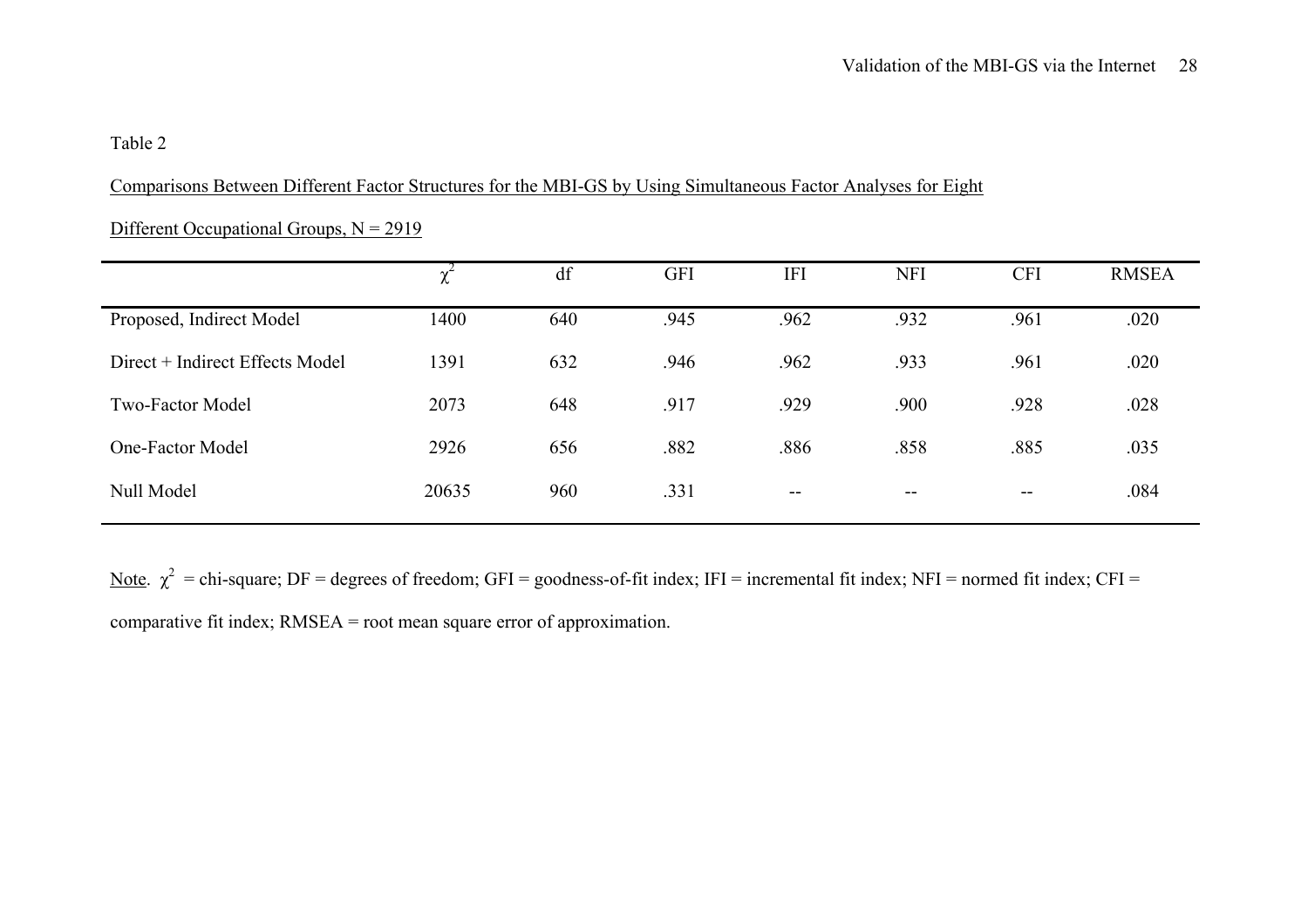## Table 3

Testing the Equality of the Factor Loadings, the Paths Between the Latent Factors, and the Error Variances of the Proposed MBI-GS Model for

|                                | ∼    | df  | <b>GFI</b> | <b>IFI</b> | <b>NFI</b> | <b>CFI</b> | <b>RMSEA</b> |
|--------------------------------|------|-----|------------|------------|------------|------------|--------------|
| Free Parameters                | 1400 | 640 | .945       | .962       | .932       | .961       | .020         |
| <b>Equal Factor Loadings</b>   | 1464 | 655 | .943       | .959       | .929       | .959       | .021         |
| <b>Equal Path Coefficients</b> | 1544 | 731 | .940       | .959       | .925       | .959       | .020         |
| <b>Equal Error Variances</b>   | 1557 | 752 | .939       | .960       | .925       | .959       | .019         |

Eight Different Occupational Groups,  $N = 2919$ 

Note.  $\chi^2$  = chi-square; DF = degrees of freedom; GFI = goodness-of-fit index; IFI = incremental fit index; NFI = normed fit index; CFI = comparative fit index; RMSEA = root mean square error of approximation.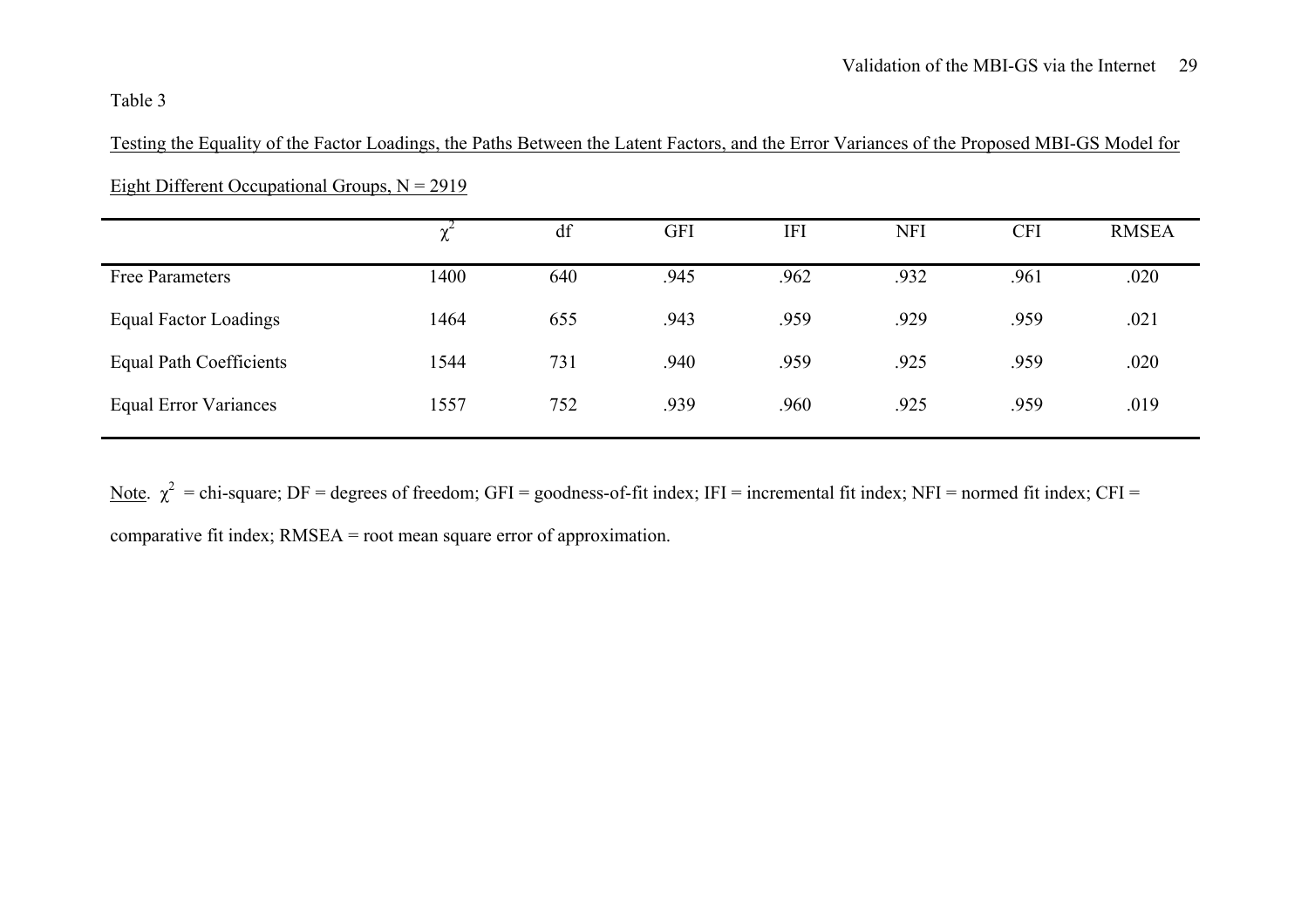# Figure Captions

- Figure 1. Mean Exhaustion Scores as a Function of Age and Gender.
- Figure 2. Mean Cynicism Scores as a Function of Age and Gender.
- Figure 3. Mean Professional Efficacy Scores as a Function of Age and Gender.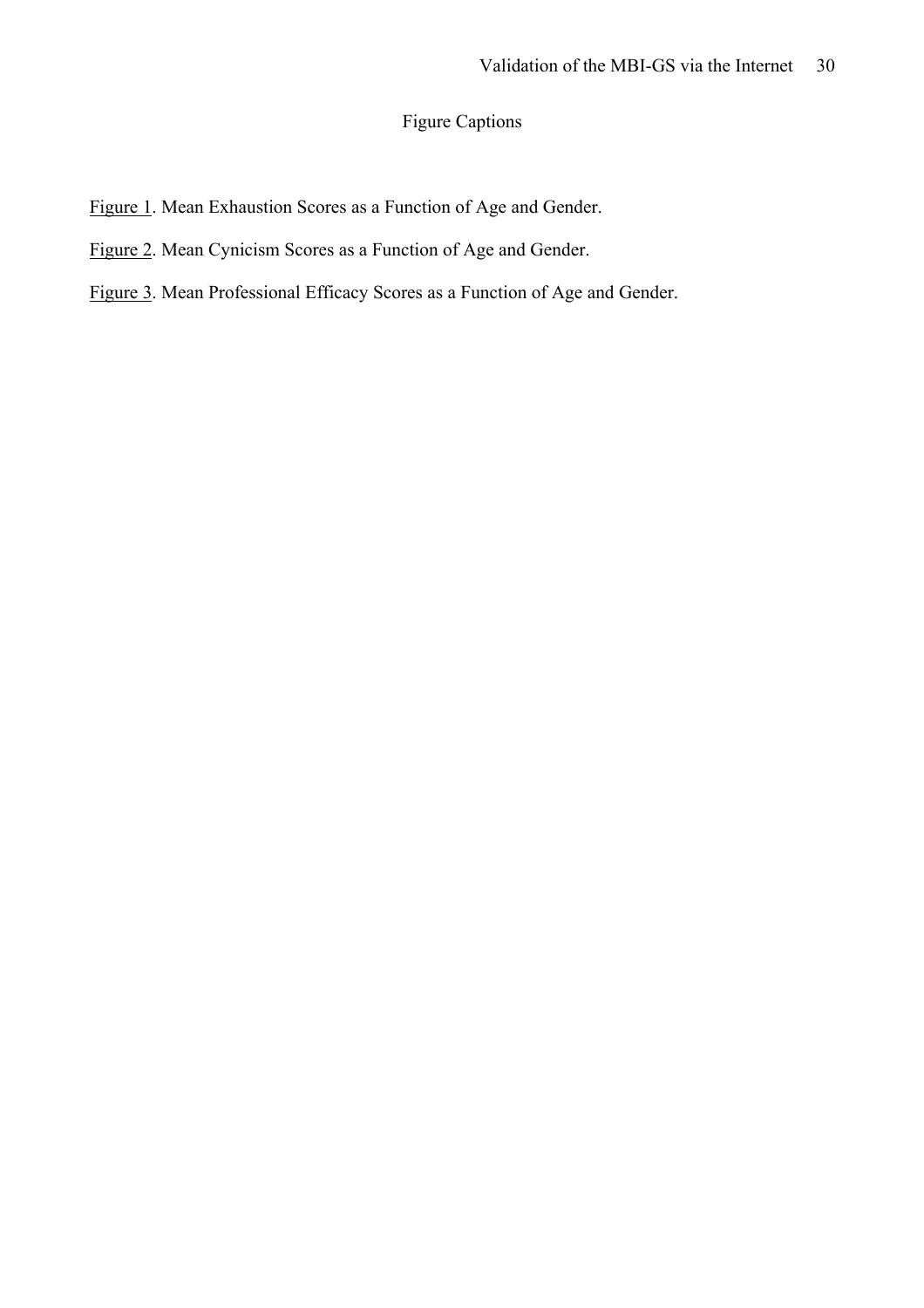